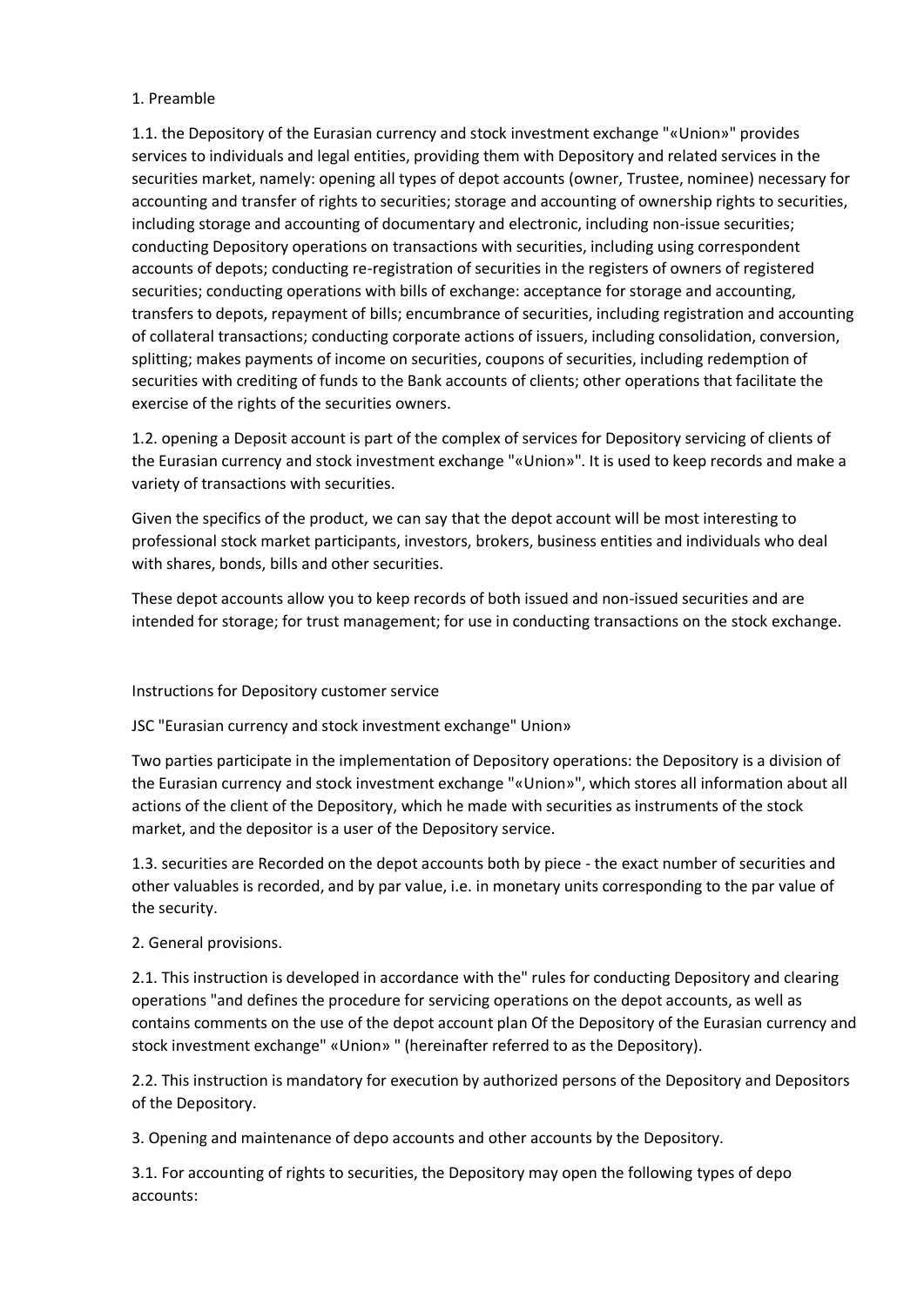1) owner's depot account;

2) securities account of the Trustee;

3) the account of depot of the nominal holder;

4) depo account of a foreign nominee holder;

5) depo account of a foreign authorized holder;

6) Deposit account of Depository programs;

7) Deposit account (crediting or debiting when the value of a security increases or decreases on the Exchange);

8) Treasury depo account of the Issuer (a person liable for securities);

9) a trading depot account (an account of a trading participant on the Exchange - a transit account before issuing documents on the sale of a security and changing the owner for storing contracts);

10) depot clearing account;

11) the transit account of depot;

12) account of unidentified persons;

13) share premium account (for private derivatives to participate in the bidding and listing);

14) issue account ( for accounting of clients ' rights to securities)

15) security account of issuers ' securities;

16) the broker's account intended for accounting for issue-grade securities when they are placed (hereinafter-the broker's account);

17) depositors ' securities account;

18) security account of securities of depositors;

19) documentary securities account;

20) the account of clients of nominal holders - sub/account;

21) special / account or technical sub / account based on clearing results for contracts.

3.2. the Depository also opens an account of unidentified persons that is not intended for accounting of rights to securities, including the following types of accounts that are not intended for accounting of rights to securities:

1) share premium account;

2) nominee clients ' account;

3) a special technical account (technical sub-account) intended for the performance of obligations based on the results of clearing without the participation of the Central counterparty..

3.4. a Deposit Account may be opened on the basis of a Depository agreement, provided that the documents stipulated in the terms of the Depository's activity are provided to the Depository.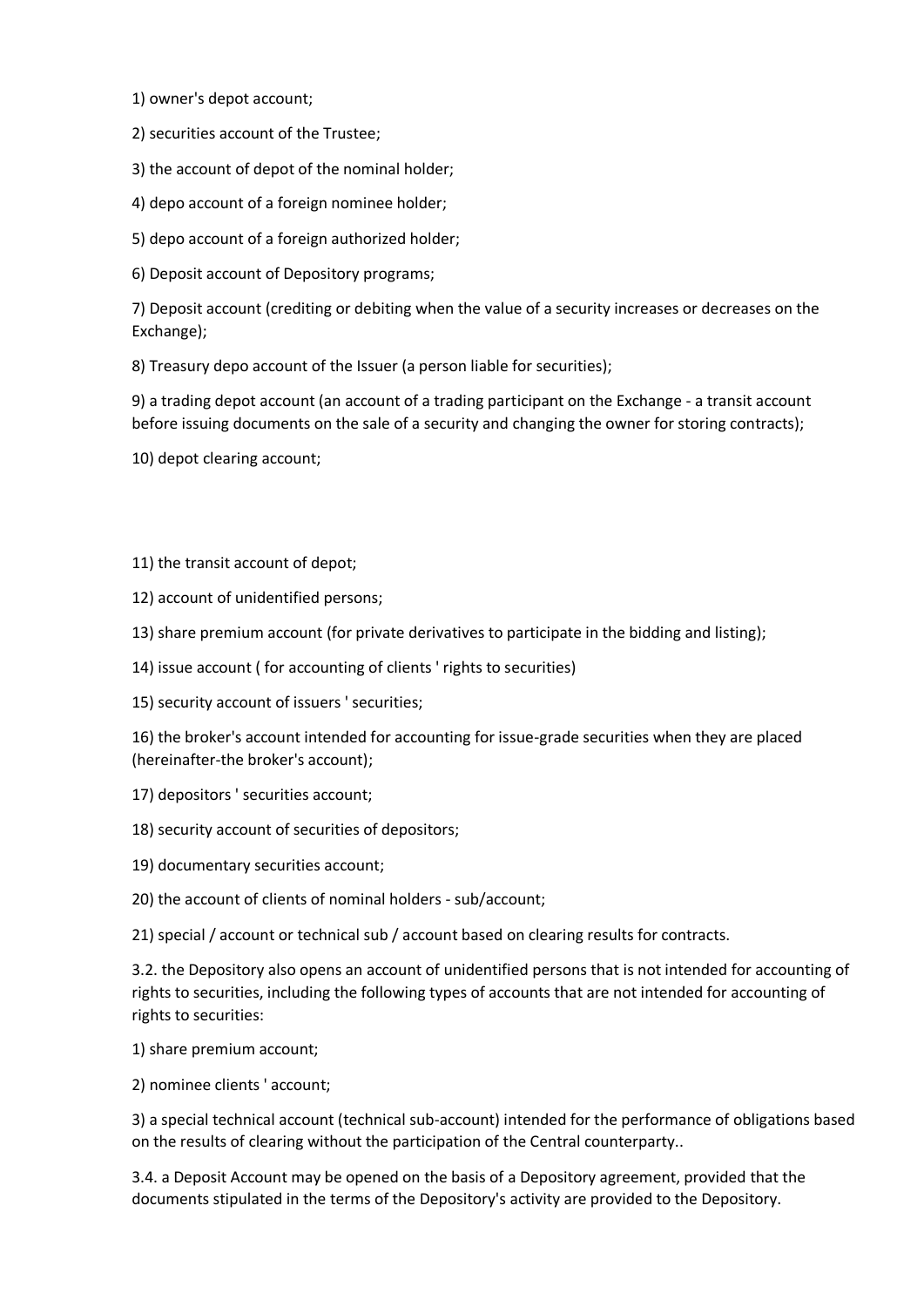3.5. a Deposit Account of a foreign nominee holder may be opened by a foreign organization provided that the Depository is provided with documents confirming that such an organization has the right to register and transfer rights to securities in accordance with the law of its place of registration. Confirmation that a foreign organization has the right to register and transfer rights to securities in accordance with the law of its place of registration may be a corresponding application signed by an authorized person of such organization. This statement may be made in the form of a separate document or contained in another document provided to the Depositary.

3.6. a depo Account of a foreign authorized holder may be opened for a foreign organization provided that the Depository is provided with documents confirming that the organization is officially registered and has submitted documents confirming its state registration and that such organization is in accordance with the law of its state.

registration may, not being the owner of securities, to carry out on its behalf and in interests of other persons any legal and practical actions with securities and to exercise rights under the securities Confirmation that the foreign organization in accordance with the law of the state of registration may, not being the owner of securities, to carry out on its behalf and in interests of other persons any legal and practical actions with securities and to exercise rights on securities may be the appropriate statement, signed by an authorized person of such organization. This statement may be made in the form of a separate document or contained in another document provided to the Depositary.

3.7. one depot account can be opened only to one depositor, except for the case of opening a depot account to persons who are participants in shared ownership of securities.

3.8. the Number of depot accounts that can be opened to one depositor on the basis of a single Depository agreement, including the number of depot accounts of the same type, is not limited, unless otherwise provided by the Depository agreement.

3.9. the Depositary notifies the depositor of the opening of a Deposit account in the manner and within the time limits specified in the Depository agreement.

3.10. an issue account may be opened by a Depository that performs mandatory centralized storage of issue-grade securities of the Eurasian currency and stock investment exchange "«Union»". The specified account can be opened on the condition that agreements are concluded with the Issuer, on the basis of which the Depository maintains the issue account and mandatory centralized storage of issue-grade securities. An issue account opened by a Depository may only account for issue-grade securities that are subject to mandatory centralized custody by this Depository. The Depositary notifies of the opening of the issue account of the Issuer under the agreement with which the issue account is opened, in accordance with the procedure and terms specified in such agreement.

3.11. the account of nominee holders ' clients can only be opened by a Depository that performs mandatory storage of issue-grade securities of the Eurasian currency and stock investment exchange "«Union»". Only securities of clients of a nominee holder and (or) a foreign nominee holder who are engaged in accounting for rights to securities may be registered on the specified account if they cease to perform the functions of accounting for rights to securities of other persons, in the absence of grounds for crediting such securities to other accounts.

3.12. Custody accounts and other accounts can be opened by the Depositary without the simultaneous crediting securities to them.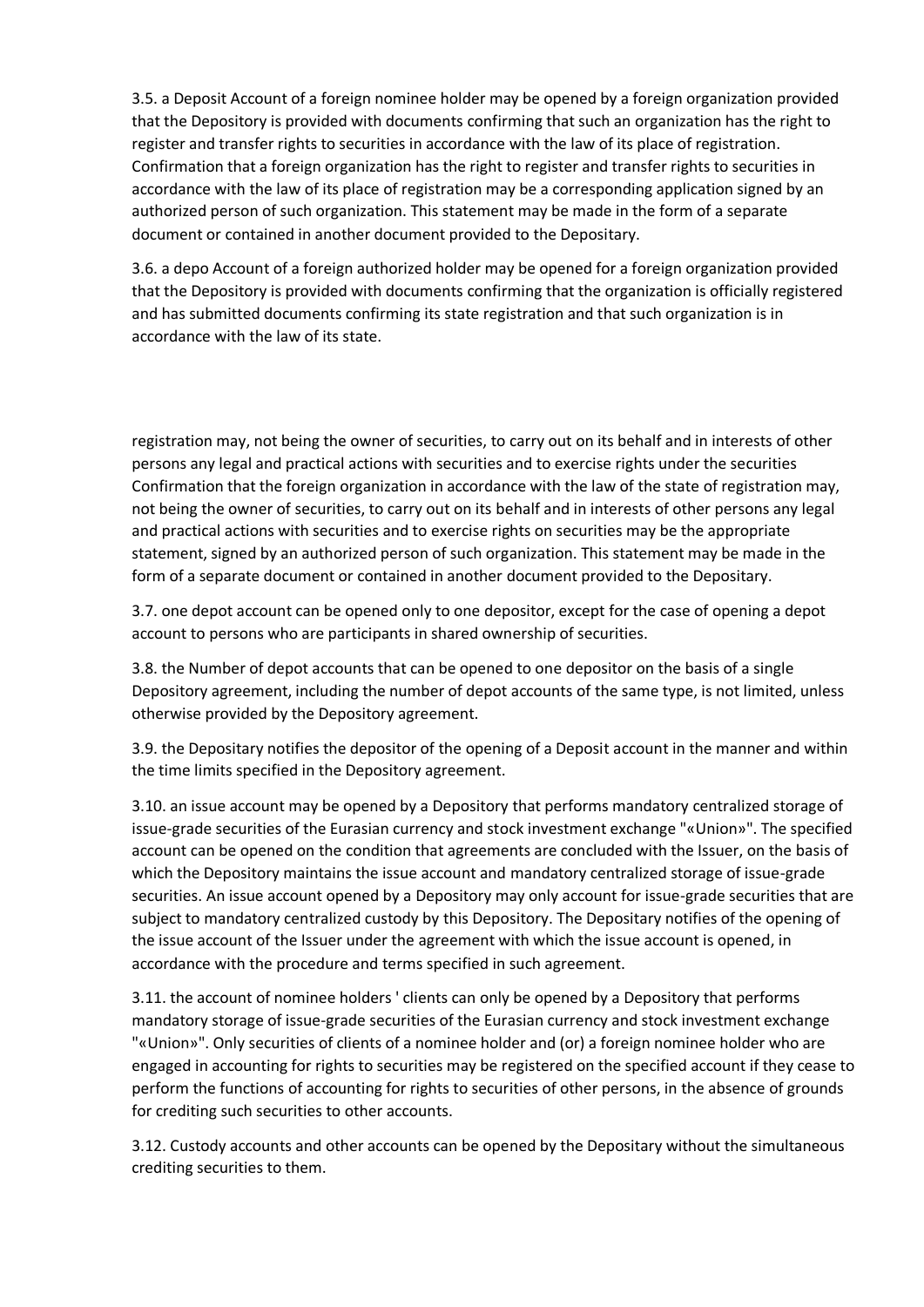3.13. when opening a depot account or other account, the Depository assigns it a unique number (code), which consists of 21 digits.

3.14. the Deposit Account is opened to the depositor on the basis of the following mandatory documents:

- applications for opening a depot account;

- completed application form by the Depositor;

- availability of a service agreement with the Depository concluded between the Depositor and the Depository;

- notarized signature sample cards of the depositor's Manager or his / her authorized representative.

3.15. for individuals (residents and non-residents of the Kyrgyz REPUBLIC), it is necessary to present an identity document of the depositor. Hereafter, the document certifying the identity of the depositor means:

- passport;
- foreign passport (if the person is not a citizen of the Kyrgyz REPUBLIC);
- military ticket (for conscripts);
- identification card (for officers).

No other documents (driver's license, student ID card, photo ID card, etc.) can be recognized as an identity document.

3.16. for legal entities (residents and non-residents of the Kyrgyz Republic), in addition to the documents specified in clause 3.1, copies of the following documents are provided, certified by the seal of this legal entity:

- Certificate of state registration of a legal entity or a court decision on registration of a legal entity (for citizens of those countries where legal entities are registered through the court);

- Charter of the organization;
- Memorandum of Association (subject to availability);

- notarized translation of constituent documents (for non-residents);

- documents confirming the right of authorized representatives of a legal entity (non-resident of the Kyrgyz REPUBLIC) to perform legal actions related to operations on depot accounts (with notarized translation);

- licenses for the right to carry out professional activities in the securities market (for professional participants in the securities market);

- power of attorney for an authorized representative of a legal entity (a brokerage company or a professional participant in the securities market) who has the right to issue instructions to the Depository, receive statements and other documents addressed to the depositor.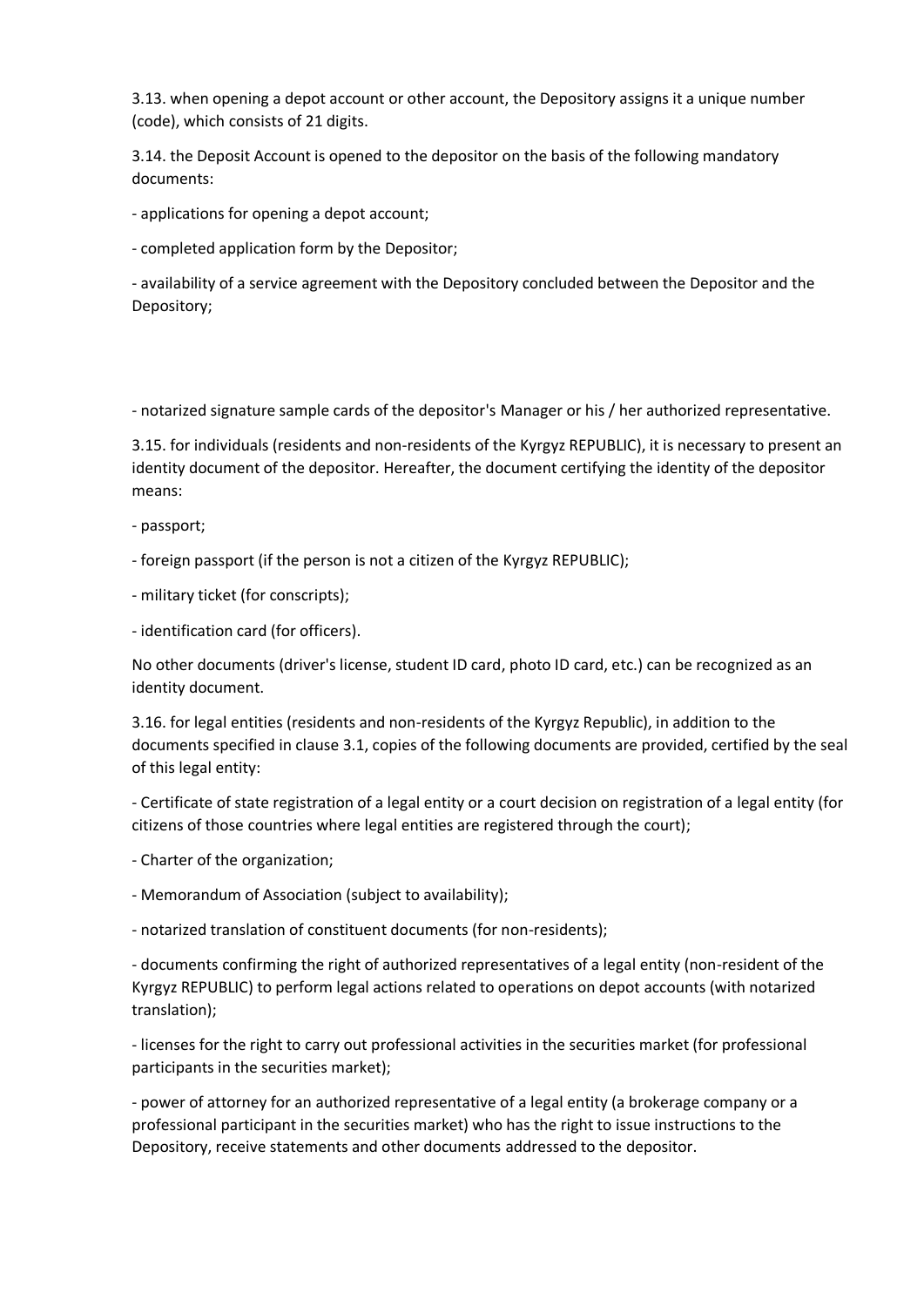3.17. the Depositary shall maintain depo accounts and other accounts by making and storing records on such accounts in respect of securities, as well as checking these records with the information contained in the documents received by it.

3.18. In the accounts of the depot can be given rights to the following securities:

registered securities issued (issued) by legal persons and citizens with rights in accordance with the laws of the Kyrgyz Republic may be exercised by the Depository in securities accounts; securities in bearer and registered shares with mandatory centralized safekeeping; foreign financial instruments that qualify as securities and rights for which, in accordance with the law officials of the state of its registration, obliged by these financial instruments should be recorded in the accounts of the Depositary, open to organizations performing accounting of rights to securities.

3.19. In the event of fractional securities, the Depository records the fractional parts of the securities. The occurrence, increase or decrease of fractional parts of securities when they are written off is allowed only on the accounts of depots of nominal holders and on the accounts of depots of foreign nominal holders. When securities are credited to the depot account, their fractional parts are added together. Debiting a fractional part of a security from a depot or other account without

an integer number of securities is allowed only in the absence of an integer number of securities, with the exception of debiting the nominee's depot account or the foreign nominee's depot account.

3.20. the Depository shall Keep records of fractional parts of securities in decimal places with 6 decimal places. It is not allowed to specify in documents that are the basis for performing operations on depo accounts and other accounts opened by the Depository, fractional parts of securities containing more than b decimal places. If a fractional part of a security containing more than 6 decimal places is formed as a result of a transaction on a Deposit account or other account opened by the Depository, it is rounded to 6 decimal places according to the rules established by the terms of the Depository activity.

3.21. it is Not allowed to create a negative balance of securities accounted for on the Deposit account or other account opened by the Depository.

3.22. if there is a positive balance of securities on the Deposit account or other account opened by the Depository, the closing of such account is not allowed. The Depositary shall notify the person who opened such an account under the terms of the agreement about the closure of the Deposit account or issue account.

3.23. a Deposit Account or other account opened by the Depository may contain sections - its constituent parts, in which the securities records are grouped by a certain feature.

3.24. If entries are made exclusively for sections of one account, such entries must be made in accordance with the following principle: the entry of an expense entry for one section must be accompanied by the simultaneous entry of a receipt entry for another section.

3.25. when performing a transaction on crediting securities to a depot account or other account opened by the Depository, the balance of securities accounted for on the corresponding account increases. When performing an operation on crediting securities to an issue account when placing securities, the number of securities on the specified account increases, within which these securities can be placed.

3.26. The basis for crediting securities to the depot account is the acceptance by the Depository of the corresponding order of the depositor, and if the order contains a term and (or) condition for its execution - also the onset of the corresponding term and (or) condition.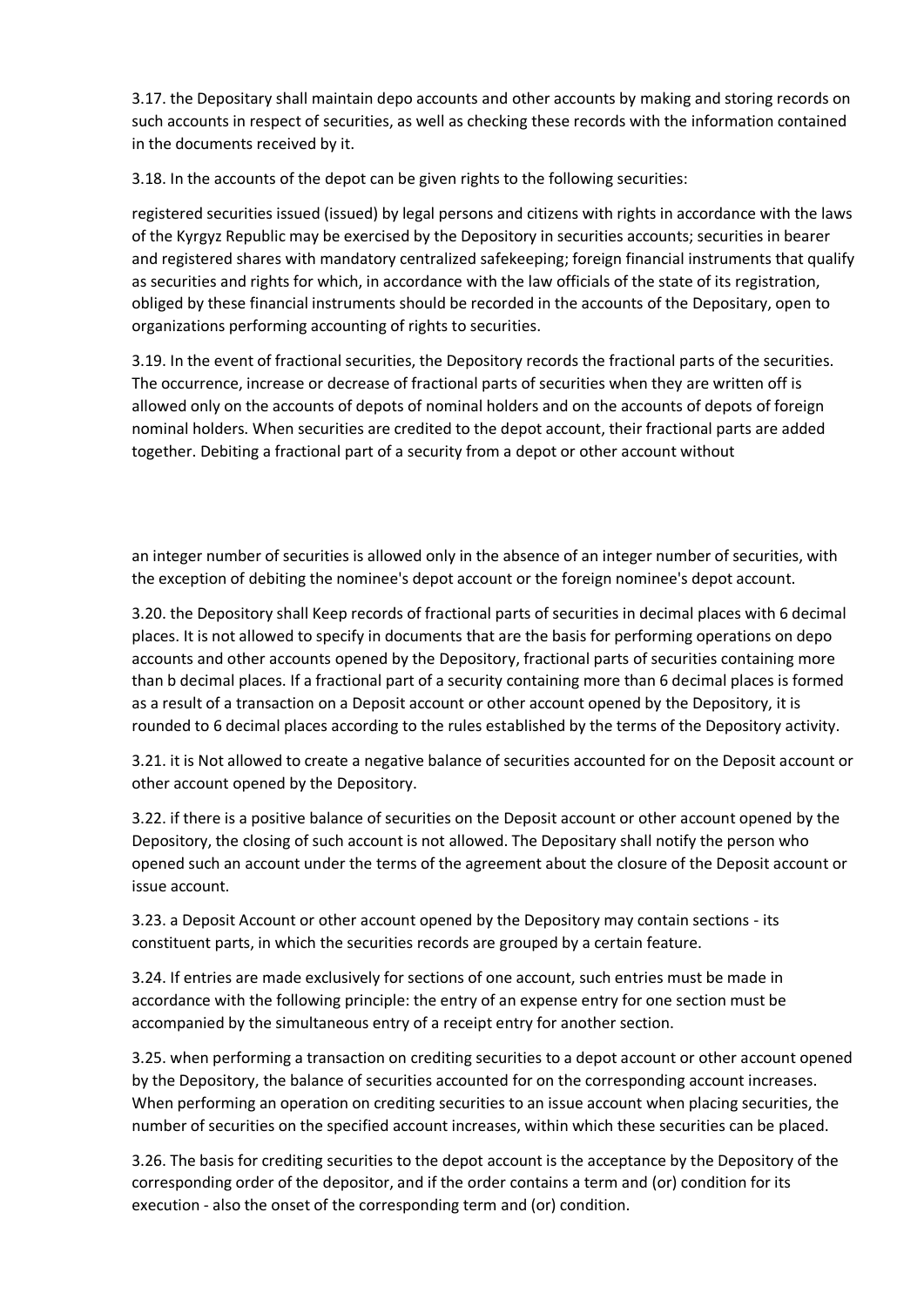In the case of placement of equity securities through their distribution among shareholders, the placing of securities through conversion of other securities, the cancellation of the individual number (code) of additional issue of securities and enterprises equity securities of the additional issue with securities of issue in relation to which they are advanced(derived), unification of additional issues of equity securities, and in other cases stipulated by the law or the Deposit agreement, the basis for transfer of securities to a securities account is providing to the Depositary of the relevant documents by the person opened his or personal account (securities account) of the nominal holder or by a person acting in the interests of other persons, or acceptance of Depository and other documents stipulated by the Depositary agreement.

3.27. In the cases provided for by paragraphs two and three of paragraph 3.55. herein, the basis for admission of securities to the securities account, is the adoption by the Depositary instructions to debit securities from another securities account, opened by this custodian if such instruction includes the indication that the cancellation is in connection with the return of the securities on the front

account or securities account, which was charged to such securities or securities that were converted, or the holder of the register of owners of securities or Depository opened with the Depository account of nominal holder or the securities account of the nominee, statement of operations on crediting securities to the account in connection with their return to the personal account or depo account, which was charged to such securities or securities that were converted.

3.28. The basis for transfer of securities into Issuer's account is the adoption by the Depositary of the corresponding order of the Issuer during placement or redemption of securities, and if the instruction contains the term and (or) condition of its execution is also the occurrence of the term and (or) conditions. In cases stipulated by the agreement with the Issuer, it is the basis for crediting issue-grade securities to the issue account and acceptance by the Depository of other documents stipulated by the agreement with the Issuer.

3.29.the basis for crediting securities to the account of unidentified persons and to the account of clients of nominee holders is the acceptance by the Depositary of documents stipulated by the terms of the Depository activity.

3.30. The Depositary accepts the submitted by depositors and issuers, on the basis of agreements with whom the Depositary opened the custody account, orders and (or) other documents, on the basis of which the admission of securities to the securities account, or other account opened by the Depositary, in order, with terms and conditions determined by the terms and conditions of Depository activities. The Depositary has the right not to accept these documents if it does not register the rights to the securities (does not service the securities) in respect of which the documents are filed, if the documents are not properly executed and (or) do not meet the requirements set out in the terms of Depository activities, as well as in other cases stipulated in the terms of Depository activities.

3.31. securities shall be Credited to the depot account or to the account of unidentified persons by the Depositary no later than the business day following the day of receipt of the document confirming the crediting of securities to the nominee's personal account opened to the Depository in the register of securities owners, the nominee's depot account or the account of a person acting in the interests of other persons in a foreign organization that registers rights to securities (hereinafter referred to as the Depository's account). If there is no reason for crediting securities to the depot account, the Depository shall credit them to the account of unidentified persons.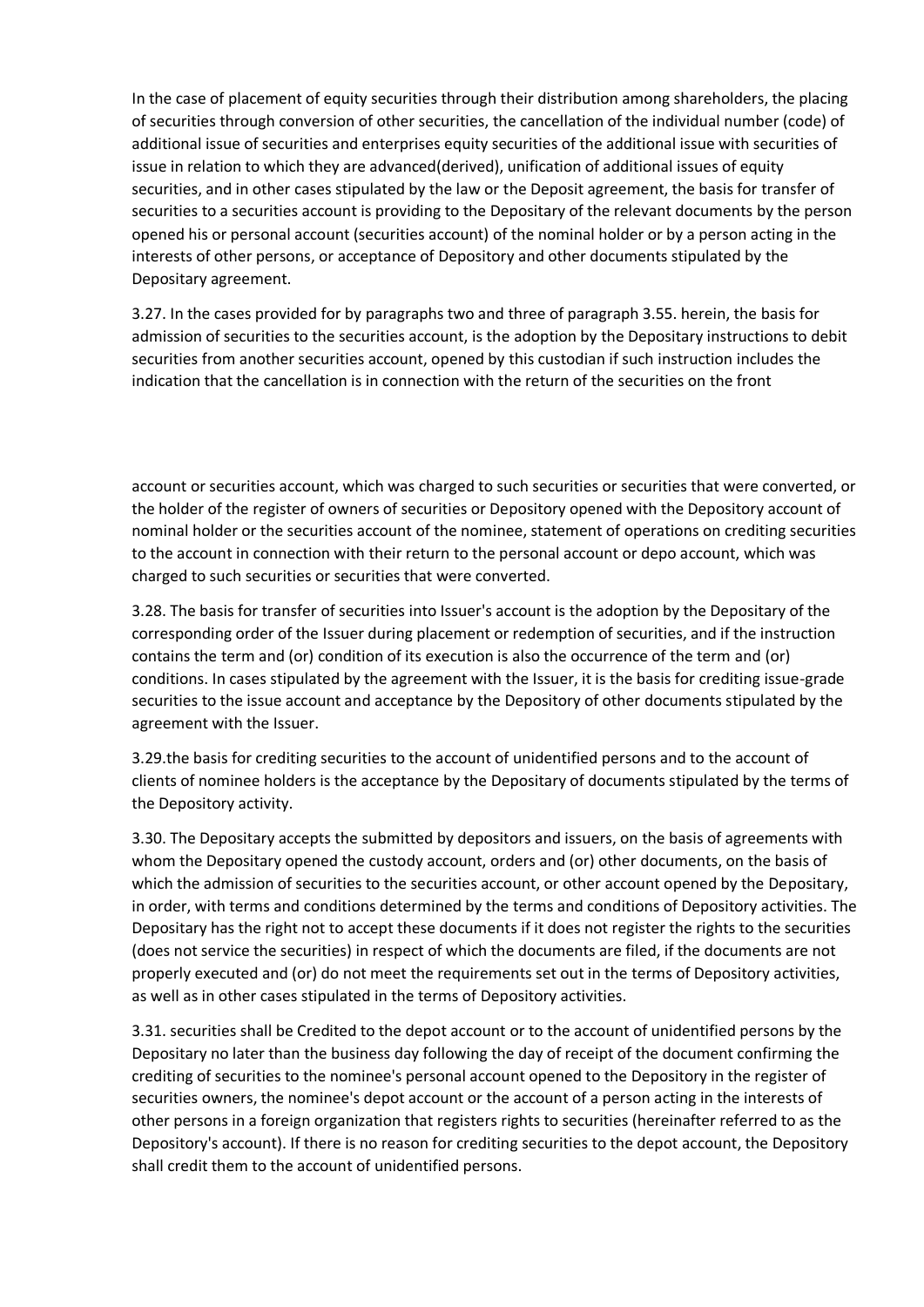3.32. Mortgage crediting on a securities account during its transfer to Depository account is carried out by the Depositary no later than the business day following the date of occurrence of the later of the following events:

- the emergence of the grounds for crediting a mortgage on the Deposit account;

- transfer of the mortgage to the Depository for its Depository accounting.

3.33. If the balance of securities accounted for on the Depository's account remains unchanged, the securities are credited to the depot account no later than the business day following the day of the later of the following events:

- occurrence of grounds for crediting securities to the depot account;

- the occurrence of grounds for debiting securities from another depot account or another account opened by the Depository.

3.34. the Rule provided for in paragraph 3.15 of this Instruction shall also apply in the following cases:

1) in case of crediting of issue-grade securities, mandatory centralized storage of which is carried out by the Depository, to the Deposit account opened by the Depository;

2) in the case of crediting by the Depositary to the depot account a mortgage debited from another depot account opened by the Depository.

3.35. the issue securities are Credited to the issue account no later than the business day following the day of occurrence of the later of the following events:

- occurrence of grounds for crediting issue-grade securities to the issue account;

- the occurrence of grounds for debiting issue-grade securities from the Deposit account opened in the Depository.

In case of placement of issue-grade securities, the issue-grade securities shall be credited to the issue account no later than the business day following the day when the grounds for such crediting arise.

3.36. the Condition for crediting issue-grade securities to the depot account when placing them is the debiting of these securities from the issue account.

3.37. Securities issued (issued) by the Issuer (a person obligated under securities) and acquired by it during their circulation may be credited by the Depositary only to the Treasury account of the Issuer (a person obligated under securities).

3.38. The first admission of equity securities of the Issuer in a custody account of Depositary programs is to provide the Depositary copies of permission to placement and (or) organization of circulation of such securities outside the country of issue by posting in accordance with foreign law of securities of foreign Issuer certifying the rights on these securities, if such permission was required in accordance with the legislation of the country of issue of such securities.

It is not allowed for the Depository to transfer issue-grade securities to the custody account of Depository programs, as a result of which the number of such securities on the specified account exceeds their number on the nominee holder's custody account opened by the Depository.

3.39. If at the time of debiting securities from the custody account in respect of such securities was recorded (registered) the right of pledge, the placement of these securities on the securities account of a securities owner, securities account of the Trustee or the securities account of a foreign authorised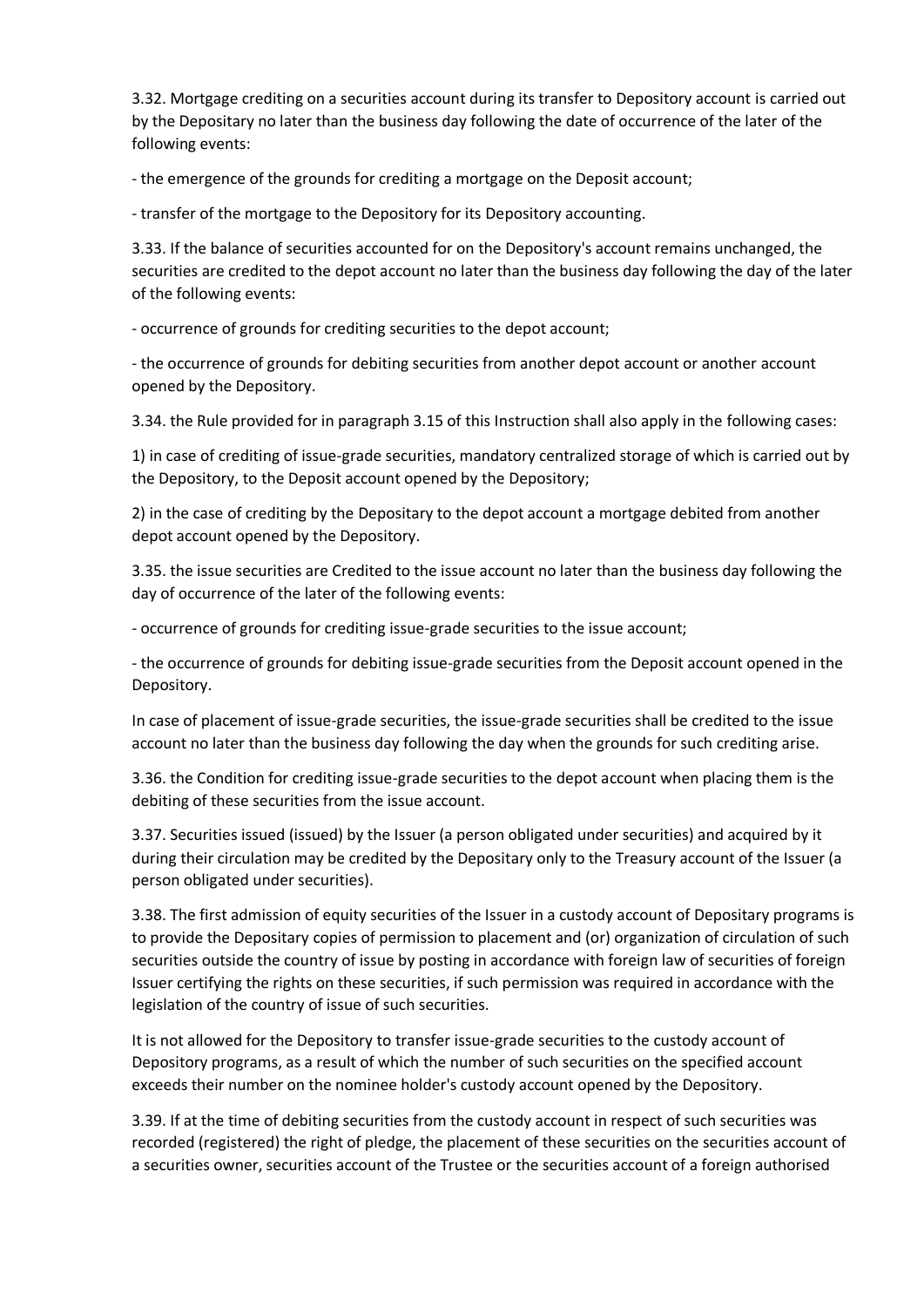holder is allowed, provided simultaneous fixation (registration) the Depositary, engaged in crediting of securities, the rights of the collateral in respect of transferred securities on the same terms.

3.40. When performing a transaction on debiting securities from a depot account or other account opened by the Depository, the balance of securities accounted for in the corresponding account is reduced.

3.41.the basis for debiting securities from the depo account is the acceptance by the Depositary of the corresponding order of the depositor, and if the specified order contains a term and (or) condition for its execution - also the onset of the corresponding term and (or) condition. In case of placement of issuegrade securities by conversion into other securities, cancellation of the individual number (code) of additional issue of securities and enterprises equity securities of the additional issue with securities of issue in relation to which they are complementary, the unification of additional issues of equity securities, in the case of redemption of securities of open society on request of the person who has acquired more than 95 percent of shares of open society, and in other cases, the basis for debiting securities from the depot account is the provision to the Depository of relevant documents by the person who opened the nominee's personal depot account or the account of a person acting in the interests of other persons, or the acceptance by the Depository of other documents provided for by laws or the Depository agreement.

3.42. The basis for writing off of securities from the custody account is the adoption by the Depositary of the corresponding order of the Issuer during placement or redemption of securities, and if the instruction contains the term and (or) condition of its execution is also the occurrence of the term and (or) conditions. In cases stipulated by laws or an agreement with the Issuer, the basis for debiting issuegrade securities from the issue account is the acceptance by the Depositary of other documents stipulated by laws or an agreement with the Issuer.

3.43. The basis for writing off of securities from the account of unidentified persons and customer accounts of nominal holders is the adoption by the Depositary of the documents specified in this Instruction and the terms of Depository activities.

Securities are written off from the account of unidentified persons in the case and on the basis provided by the holder of the register of holders of securities of the reporting documents containing information about the inaccuracy of the record on transfer of such securities or securities that were converted to the account; containing an indication that the cancellation is in connection with the return of securities to the personal account or depo account, which was charged to such securities or securities that were converted.

Securities are also subject to debiting from the account of unidentified persons after 1 year from the date of crediting to the specified account of such securities or securities that were converted into them. In this case, the number of securities registered by the Depository on the depo accounts and the account of unidentified persons must be equal to the number of the same securities registered on the accounts of the Depository. In the case of an order (order) from the Depositary, write off the securities held by it on the account of unidentified persons. from the nominee holder's account opened to it, such order (instruction) must contain an indication that the debiting is performed in connection with the return of securities to the personal account or depot account from which such securities or securities that were converted into them were debited.

3.44. the Depository accepts documents submitted by depositors, as well as issuers, on the basis of agreements under which the Depository has opened issue accounts, including orders, on the basis of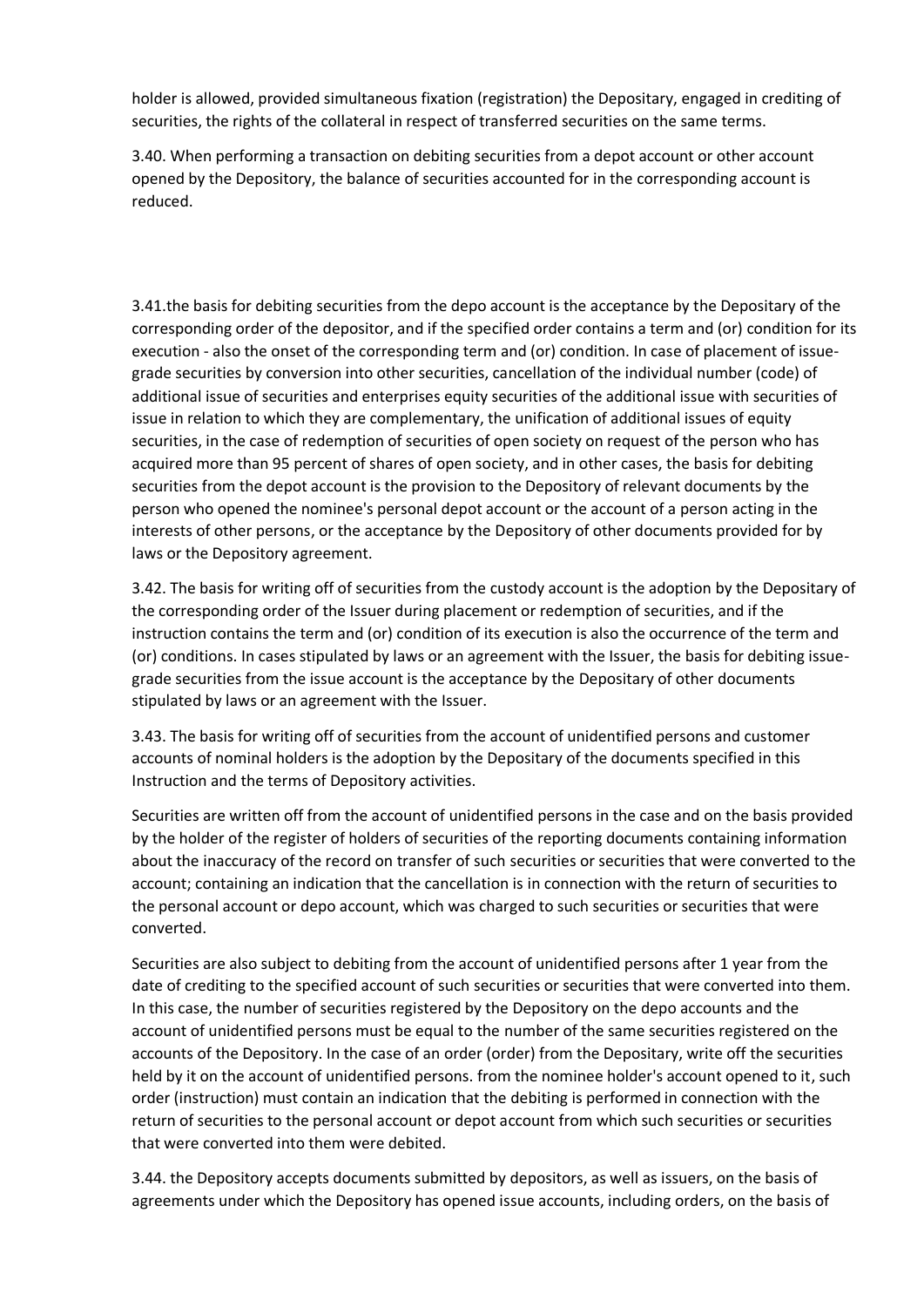which securities are debited from the depot accounts and other accounts opened by the Depository, in the manner, within the terms and conditions specified in the terms of implementation of Depository activities. The Depositary has the right not to accept the specified documents if the documents are not properly executed and (or) do not correspond to

requirements established by the terms of implementation of Depository activities, as well as in other cases stipulated by the terms of implementation of Depository activities.

3.45. Securities are debited from the depot account no later than the business day following the day when the Depository receives a document confirming the debiting of securities from the Depository account.

3.46. write-off of the mortgage from the depot account upon termination of its Depository accounting is carried out no later than a business day. the day following the occurrence of the later of the following events:

- occurrence of grounds for debiting the mortgage from the depot account;

- the occurrence of grounds for the transfer of a mortgage to its owner as a result of the termination of its Depository accounting by the Depositary.

3.47. If the securities balance on the Depository's account remains unchanged, the securities shall be debited from the depot account no later than the business day following the day of occurrence of the later of the following events:

- occurrence of grounds for debiting securities from the depot account;

- the occurrence of a reason for crediting securities to another Deposit account or issue account opened by the Depository.

3.48. the Rule provided for in paragraph 3.29 of this Instruction shall also apply in the following cases:

1) in case of debiting of issue-grade securities, which are mandatory centralized storage by the Depository, from the Deposit account opened by the Depository;

2) if the Depository debits a mortgage from the Deposit account that is credited to another Deposit account in the Depository.

3.49. Debiting of issue-grade securities from the issue account is carried out no later than the business day following the day of occurrence of the later of the following events:

- occurrence of grounds for debiting issue-grade securities from the issue account;

- occurrence of grounds for crediting issue-grade securities to the depot account.

3.50. Securities are debited from the account of unidentified persons when they are returned to the personal account/depot from which they were debited, no later than the business day following the day when the Depository receives a document confirming the debiting of securities from the Depository's account.

3.51. If the securities balance on the Depository's account remains unchanged, the securities shall be debited from the account of unidentified persons no later than the business day following the day when the reason for crediting securities to the depot account opened by the Depository arises.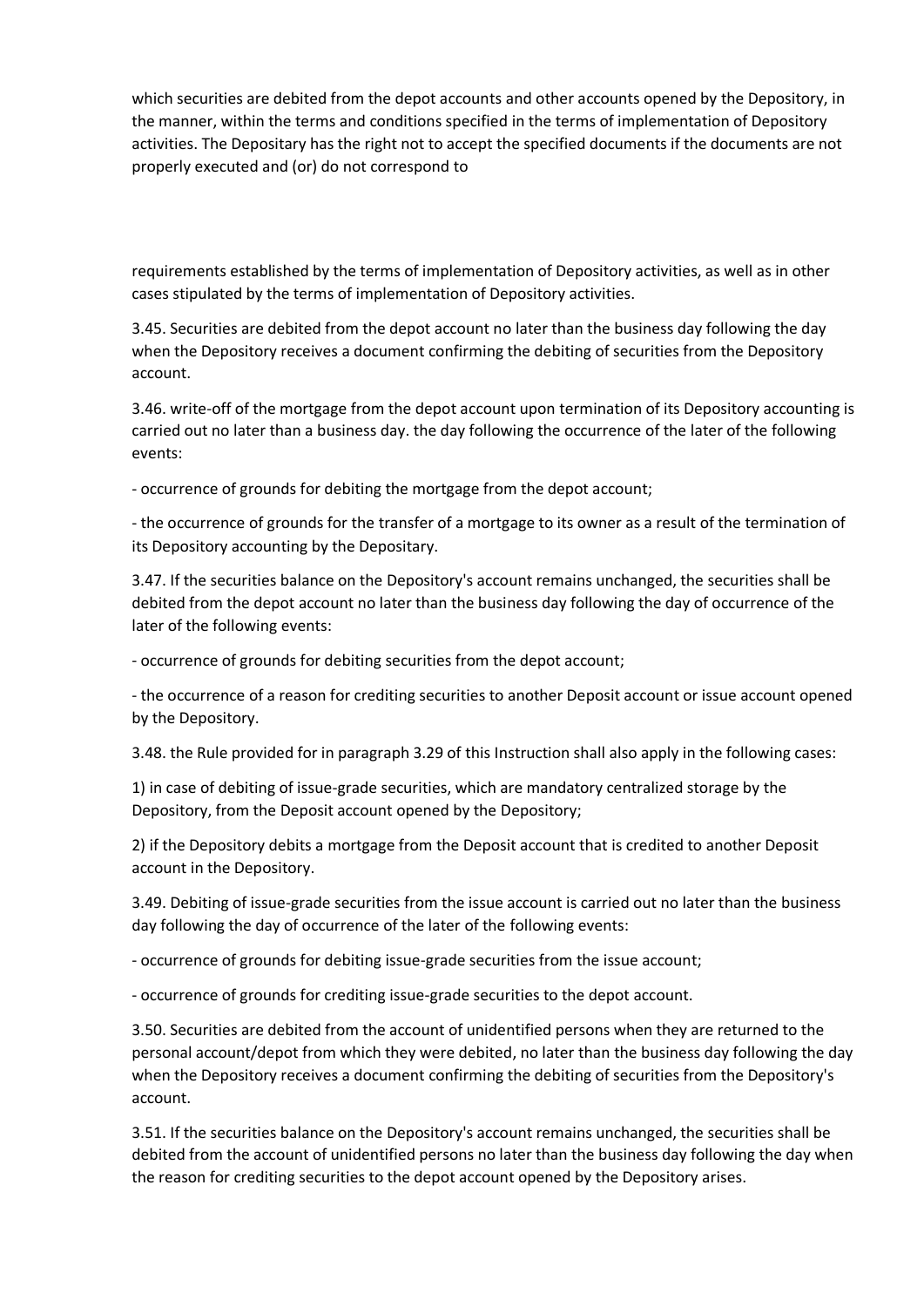3.52. Securities issued (issued) by the Issuer (a person liable for securities) and alienated by it during their circulation may be debited by the Depositary only from the Treasury depo account of this Issuer (a person liable for securities).

3.53. Write-off of securities in respect of which the fact of restriction of operations with securities was recorded (registered), except for the cases stipulated by laws, is not allowed.

Write-off of securities in respect of which a pledge right has been registered may be performed if this is provided for in the Depository agreement. In this case, the order to write off securities must also be signed by the pledgee.

3.54. a condition For the Depository to write off securities in respect of which it has fixed (registered) the right to pledge is also the transfer of information about the terms of the pledge to another Depository or other person who will keep records of the rights of the owner, Trustee or foreign authorized holder to such securities.

3.55. When performing an operation to fix (register) the fact of restricting operations with securities on the depot account, an entry (entries) is made that:

1) securities are encumbered with the rights of third parties, including in the case of securities collateral or other security for the performance of obligations;

2) the right of the buyer under the repo agreement to make transactions with securities received under the first part of the repo agreement is limited;

3) the securities are seized;

4) operations with securities are prohibited or blocked on the basis of the law or in accordance with the Depository agreement.

3.56. Fixing (registration) of the fact of restriction of operations with securities is carried out on the securities owner's depot account, the Trustee's depot account, the depot Deposit account, the depot account of a foreign authorized holder or the depot account of Depository programs. In this case, fixing (registration) of encumbrance of securities with the rights of third parties is carried out on the securities owner's depot account, the Trustee's depot account or the depot account of a foreign authorized holder, and fixing (registration) of seizure of securities is carried out on the securities owner's depot account.

3.57. Fixing (registration) of the fact of restriction of operations with securities is carried out in accordance with the Depositary agreement by making a record on the depot account specified in paragraph 3.38 of this Procedure containing information on restriction of operations with securities, or by making a receipt entry under the section specified in paragraph 3.38 of this Instruction of the depot account, where fixing (registration) of the fact of restriction of operations with securities is performed.

3.58. A record containing information about the restriction of transactions with securities, must include the following information:

1) information identifying the securities in respect of which the fact of restricting operations has been recorded (registered), and the number of such securities;

2) description of the restriction (encumbrance with the rights of third parties, restriction of the buyer's right under the repo agreement to make transactions with securities, arrest, block or ban transactions with securities);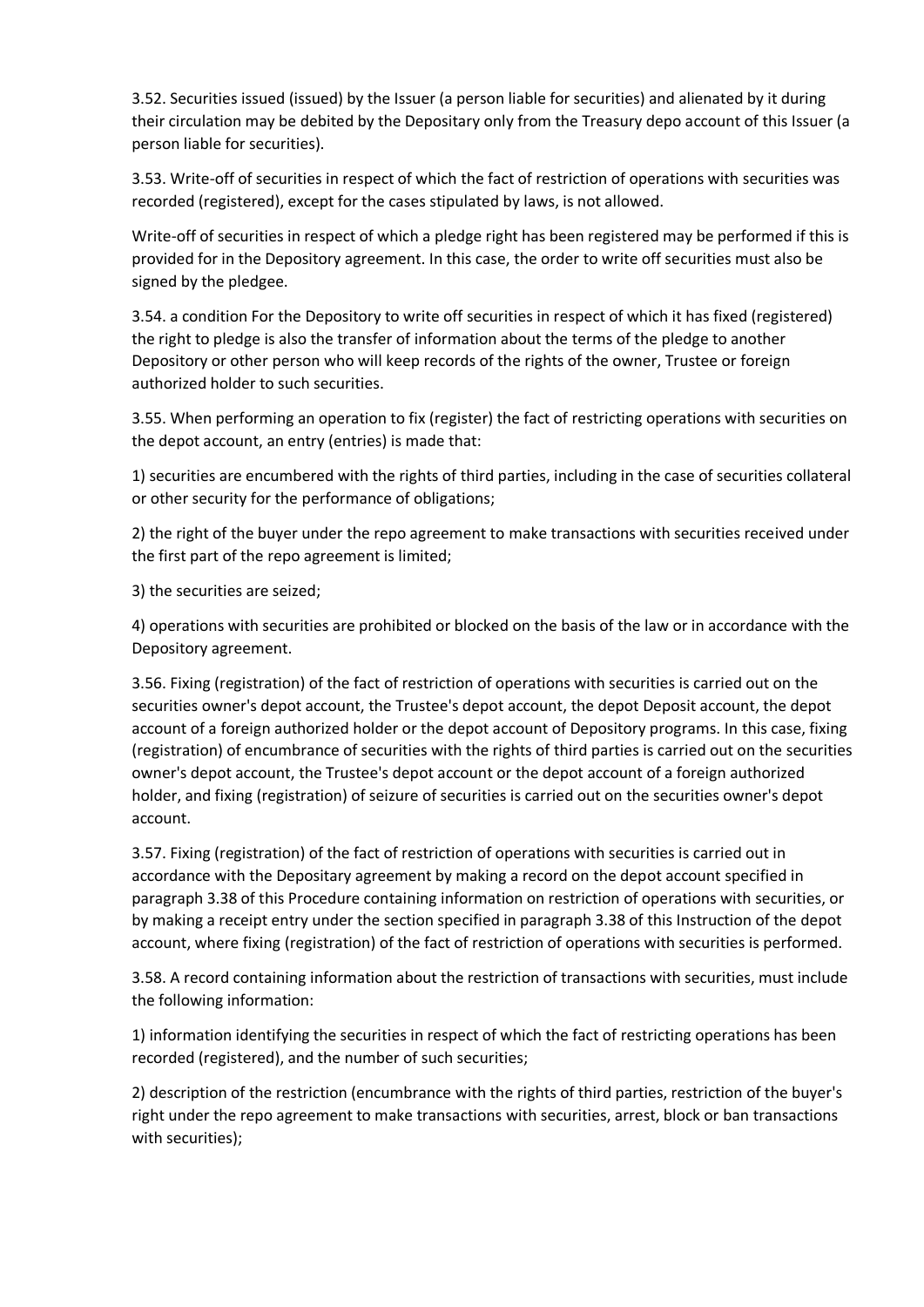3) the date and grounds for fixing (registering) the fact of restricting operations with securities.

3.59. Fixing (registration) of the fact of restriction of operations with securities is performed on behalf of the depositor, unless otherwise provided by the law, other regulatory legal acts or the Depository agreement.

3.60. Commit (check-in) lock operations with securities, carried out on the basis of the document confirming the blocking of these securities is recognised on an open Depositary account of the nominal holder in the register of securities owners or on an open Depositary account of depot of the nominal holder, or by a person acting in the interests of other persons, open to the Depositary by a foreign organization accounting rights to securities. At the same time, if in respect of these securities the Depositary has recorded (registered) the fact of other restrictions on transactions with securities, the Depositary shall notify the holder of the register of securities owners in which it has opened the nominee's personal account, and (or) the Depository that has opened the nominee's depo account, and (or) a foreign organization that registers rights to securities, which has opened the account of a person acting in the interests of other persons, no later than a business day, the day following the day of recording (registration) of blocking operations with securities. The Depositary notified that in respect of such securities made the commit (check in) the fact that restrictions of operations must also notify the holder of the register of securities owners in which he opened a personal account of nominal holder and (or) the Depositary, which opened to him the account of depot of the nominal holder and (or) foreign organization accounting rights to securities, which he opened by a person acting in the interests of other persons, not later than the working day following the day of receipt of the notice.

3.61. When performing an operation to fix (register) the fact of lifting the restriction on operations with securities on the depot account, an entry (entries) is made that:

1) securities are exempt from encumbrances with the rights of third parties;

2) the restriction on the buyer's right under the repo agreement to make transactions with securities received under the first part of the repo agreement has been lifted;

3) the arrest was lifted from the securities;

4) operations with securities are not prohibited or blocked in accordance with the law or the Depository agreement.

3.62. Fixing (registration) of the fact of lifting the restriction on operations with securities is carried out on the same depot account, on which fixing (registration) of the fact of restriction of operations with securities was carried out.

3.63.the fact of lifting the restriction on operations with securities is Recorded (registered) by entering a record on the depot account containing information about lifting the restriction on operations with securities, or by making an expense record for the section where, in accordance with the Depository agreement, the fact of restricting operations with securities was recorded (registered). The Depository agreement must specify one of the specified methods for recording (registering) the fact of lifting the restriction on operations with securities for each case of such restriction.

3.64. A record containing information about removal of restriction of transactions with securities, must include the following information:

1) information identifying the securities in respect of which the fact of lifting the restriction on operations has been registered (registered), and the number of such securities;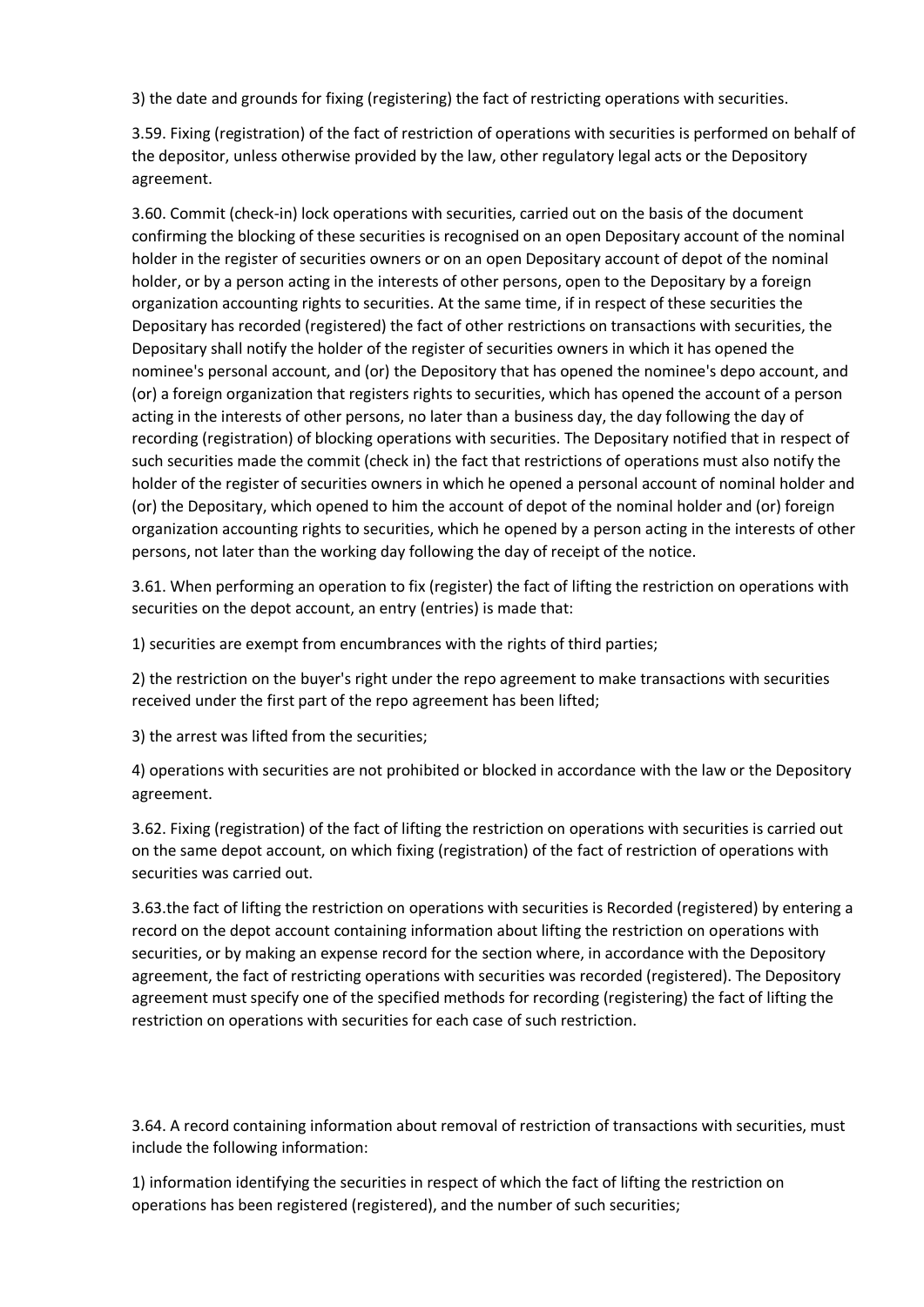2) description of the lifted restriction (encumbrance of third party rights, restriction of the buyer's right under the repo agreement to perform transactions with securities, arrest, blocking or prohibiting transactions with securities);

3) date and grounds for lifting the restriction on operations with securities.

3.65. Fixing (registration) of the fact of lifting the restriction on operations with securities is carried out on behalf of the depositor, unless otherwise provided by laws, other regulatory legal acts or a Depository agreement.

In case of termination of the pledge, as well as if the securities that are the subject of the pledge were sold out of court at auction or left to the pledgee, the fact of lifting the restriction on operations with securities is recorded (registered) on the basis of a corresponding order signed by the pledgee or the pledger and the pledgee, and (or) other documents provided for by the Depository agreement.

If the securities that are the subject of collateral were sold at auction based on a court decision, the fact of lifting the restriction on transactions with securities is recorded (registered) on the basis of the relevant decision (resolution) of the bailiff.

The fact of lifting the blocking of operations with securities is recorded (registered) on the basis of a document confirming the termination of blocking operations with the specified securities on the account (s) of the Depository.

3.66. In the case provided for in paragraph 3.42 of this Manual, if in relation to securities, carried out fixation (registration) the fact of withdrawal by other means of transactions, in addition to blocking transactions, the Depositary shall notify the holder of the register of securities owners in which he opened a personal account of nominal holder and (or) foreign organization accounting rights to securities, which he opened by a person acting in the interests of others, commit (registration) of the fact of withdrawal of such limits no later than the business day, the day after the day of fixing (registering) its withdrawal. The Depositary, notified that the fact of lifting other restrictions on transactions has been registered in respect of securities, is also obliged to notify the holder of the register of securities owners, where the nominee's personal account is opened, and (or) a foreign organization that registers rights to securities, which has opened the account of a person acting in the interests of other persons, no later than the business day following the day of receipt of the relevant notification.

3.67. the Depository shall provide the depositor with a report on the operation (operations) performed on the depot account opened by the depositor', no later than the business day following the day of the transaction on the corresponding depot account. In this case, a report on the transaction (operations) performed on the nominee's depot account is provided with an indication of the number of securities accounted for on this account as of the end of the business day of the corresponding transaction (operations).

The report on the transaction for crediting securities to the depot account must contain an indication that the securities were credited to the depot account in connection with their return to the personal account or the depot account from which such securities were debited or the securities that were converted into them.

3.68. the Depositary shall provide the depositor, upon request, with reports on operations on the depo accounts opened by the depositor and (or) statements on such depo accounts within the period specified in the Depository agreement.

3.69. Reports on the operations of Deposit accounts and account statements depot are in order and (or) in a form prescribed by the Depositary contract.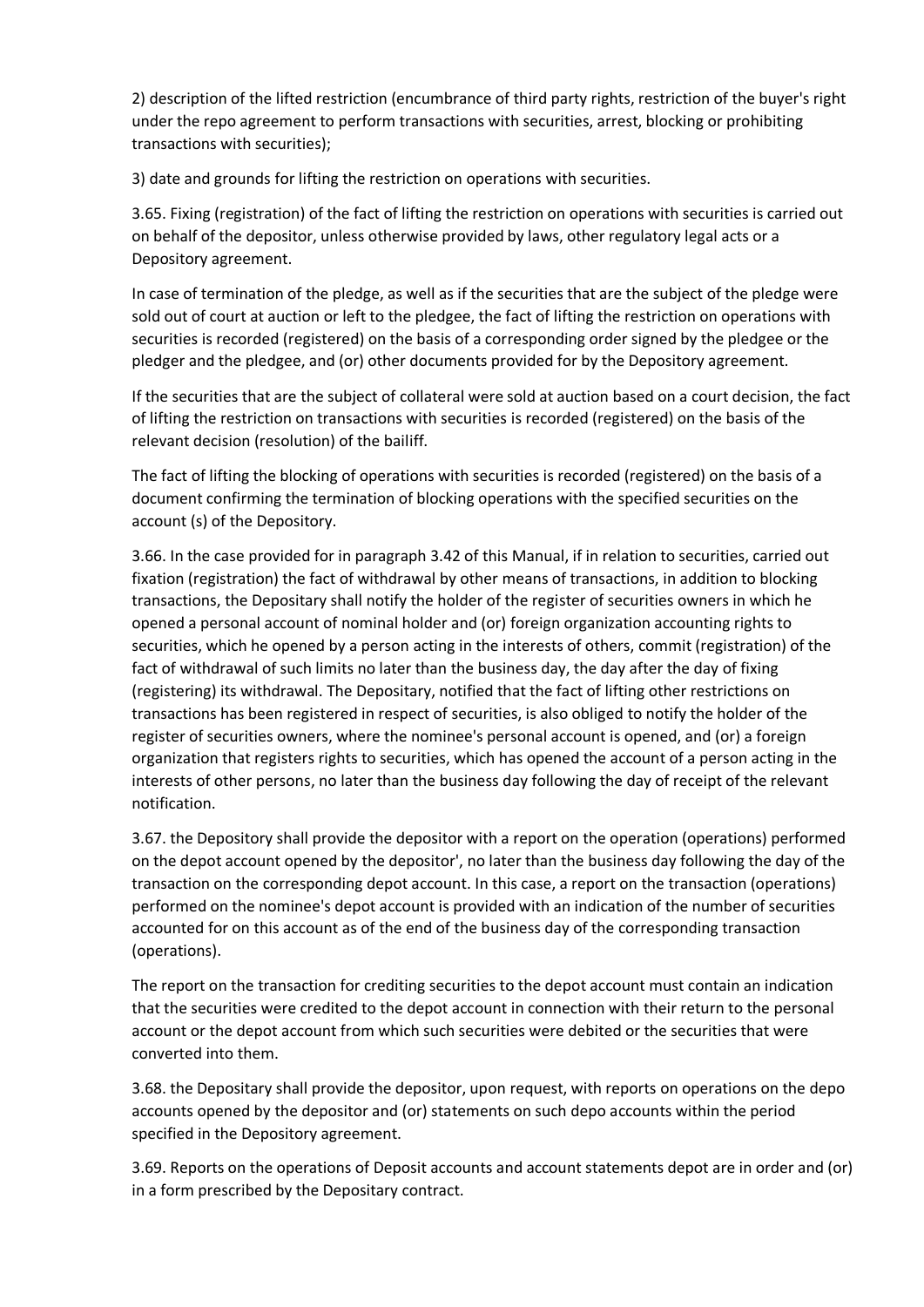4. Procedure for opening active and passive accounts

4.1. The procedure for opening active accounts involves the following actions:

4.1.1. the depositor's securities Account is opened by the Depository.the basis for opening the depositor's securities account is the acceptance by the Depository of documents confirming the opening of the corresponding account. The depositor's securities account is opened in respect of one Depository account and must contain:

- account number of the Depository;

- full corporate name of the securities Issuer, if the specified Depository account is opened in the register of securities holders of this Issuer, or its international identification code;

- full corporate name of the Depository (a foreign organization that registers rights to securities) that opened (opened) the specified account of the Depositary, or its international identification code.

4.1.2. a Security account of securities of depositors is opened by the Depository when the depositor opens a nominee holder's trading account or a nominee holder's sub/depo account. The basis for opening a security account for securities to the depositor is the acceptance by the Depositary of documents confirming the right to open a trading account of a nominee holder, a professional participant in the securities market, or a sub-account of a nominee holder. A security account of securities of depositors is opened in respect of one nominee's trading account or one nominee's subaccount / depot and must contain the following information:

- number of the nominee's depo trading account or sub / depo account of the nominee;

- if a security account of securities of depositors is opened in respect of the nominee holder's subaccount/depot, the number of the clearing account to which the nominee holder's sub-account/depot is opened is also indicated;

- full corporate name of the Depository that opened the specified nominee's depo trading account or nominee's sub / depo account, or its international identification code;

- the full corporate name of the clearing organization, on the basis of an Order or with the consent of which operations are performed on the specified nominee's trading account or sub-account of the nominee's depot, or its international identification code.

4.1.3. a documentary securities Account shall be opened by the Depositary when concluding an agreement on the transfer of a documentary security (documentary securities) to it for its (their) disposal. The basis for opening a documentary securities account is the conclusion of the specified agreement.

4.2. When you open an active account, the Depository assigns a unique number (code).

4.3. a Passive account is opened by the Depositary and provides for the following actions of the Depositary to carry out Depository activities:

4.3.1. A custody account is opened on the basis of a Depositary contract with the Depositary of the questionnaire of the depositor and other documents containing data, allowing to identify the person who opens a securities account. If the depositor's representative submits the form of the depositor and other documents, the Depositary must also be provided with documents confirming the relevant authority of such representative.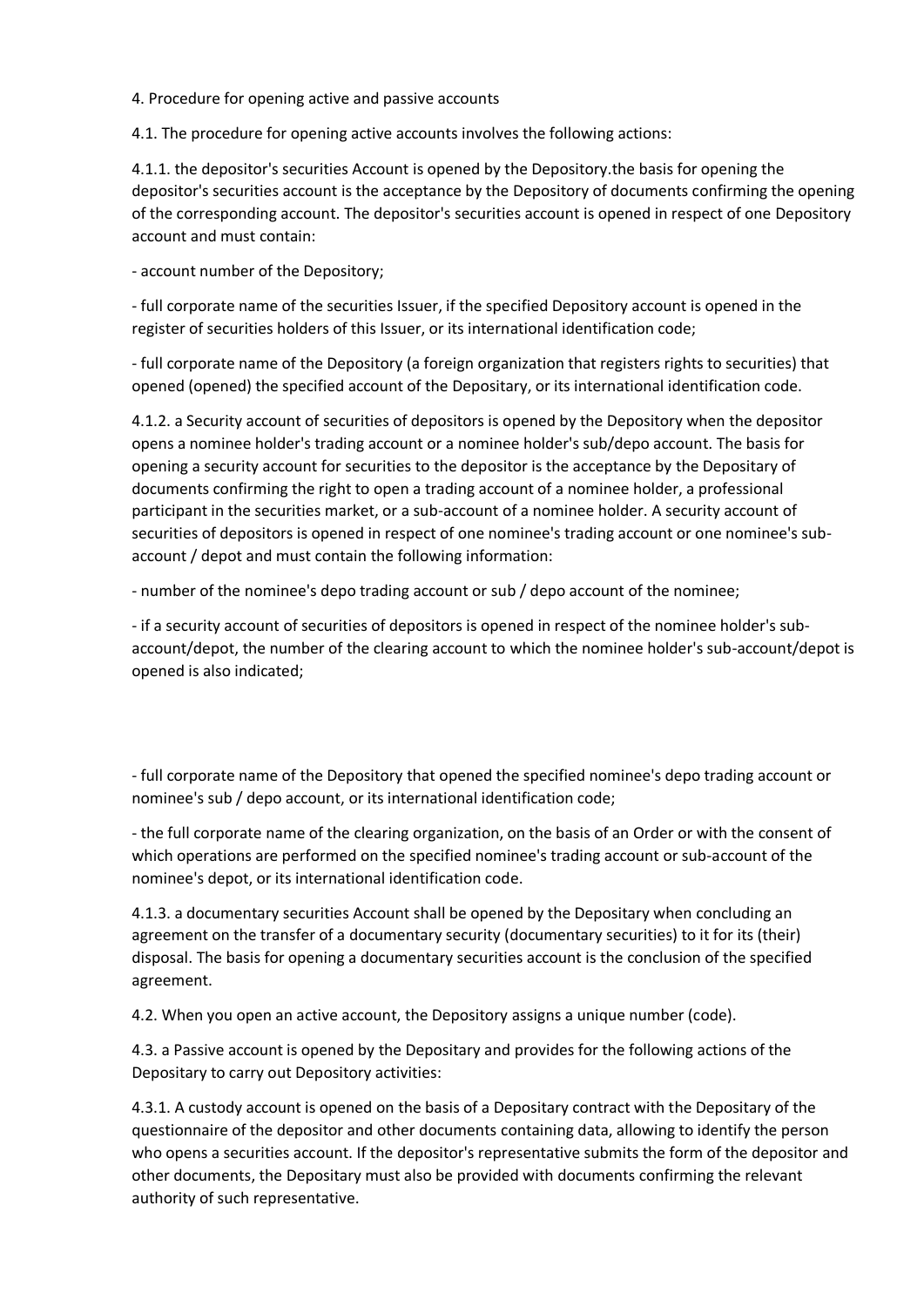4.3.2. one owner's depot account is opened only to one depositor, except for the case of opening a depot account for participants in equity ownership of securities who are not partners under the investment partnership agreement.

4.3.3. the Number of depot accounts that are opened to one depositor on the basis of a single Depository agreement, including the number of depot accounts of the same type, is not limited, if this does not limit the conditions for fulfilling the obligations of the Depository to carry out Depository activities.

4.3.4. the Depositary notifies the depositor of the opening of a Deposit account in accordance with the terms of the Depository agreement.

4.3.5. Securities accounts and other liability accounts can be opened by the Depositary without the simultaneous crediting securities to them.

4.3.6. When opening a securities account or other liability accounts Depository assigns a unique number (code).

4.3.7. The Deposit account of a foreign nominee holder may be opened to foreign organizations, if in addition to the documents specified in this Manual, is presented to the Depositary documents confirming that the place of incorporation of such organization is the state, and a statement of such an organization that in accordance with its personal law is entitled to account and transfer rights to securities, signed by an authorized person of the organization. The specified application may be made in the form of a separate document, contained in the depositor's questionnaire or in another document submitted to the Depositary, and this organization also provides a Statement that, in accordance with its personal law, it has the right to,

not being the owner of securities, perform any legal and actual actions with securities on its own behalf and in the interests of other persons, as well as exercise rights under securities. A statement of a foreign organization that, in accordance with its personal law, it has the right, without being the owner of securities, to perform any legal and actual actions with securities on its own behalf and in the interests of other persons, as well as to exercise rights under securities, shall be signed by an authorized person of such organization. The specified application must be made in the form of a separate document, contained in the depositor's questionnaire or in another document submitted to the Depositary.

4.3.8. Securities account of the investment partnership the Manager opens the designated comrade stated in the investment partnership agreement, in addition to the documents provided for herein, the Depositary is submitted to the investment partnership Agreement, certifying the authority of the Commissioner of the managing partner,

4.3.9. Issuer's account opened with the Depositary which carries out mandatory centralized custody of securities. The specified account is opened on the basis of an agreement with the Issuer, in accordance with which the Depository maintains an issue account and mandatory centralized storage of issue-grade securities. The issue account opened by the Depository can only account for issue-grade securities that are subject to mandatory centralized storage by the Depository. The Depositary notifies the Issuer of the opening of an issue account in accordance with the terms of the agreement under which such an issue account is opened.

4.3.10. the account of nominee holders ' clients is opened by the Depository for mandatory centralized storage of issue-grade securities. Only securities of clients of a nominee holder and (or) a foreign nominee holder should be accounted for on the specified account, in case of termination of their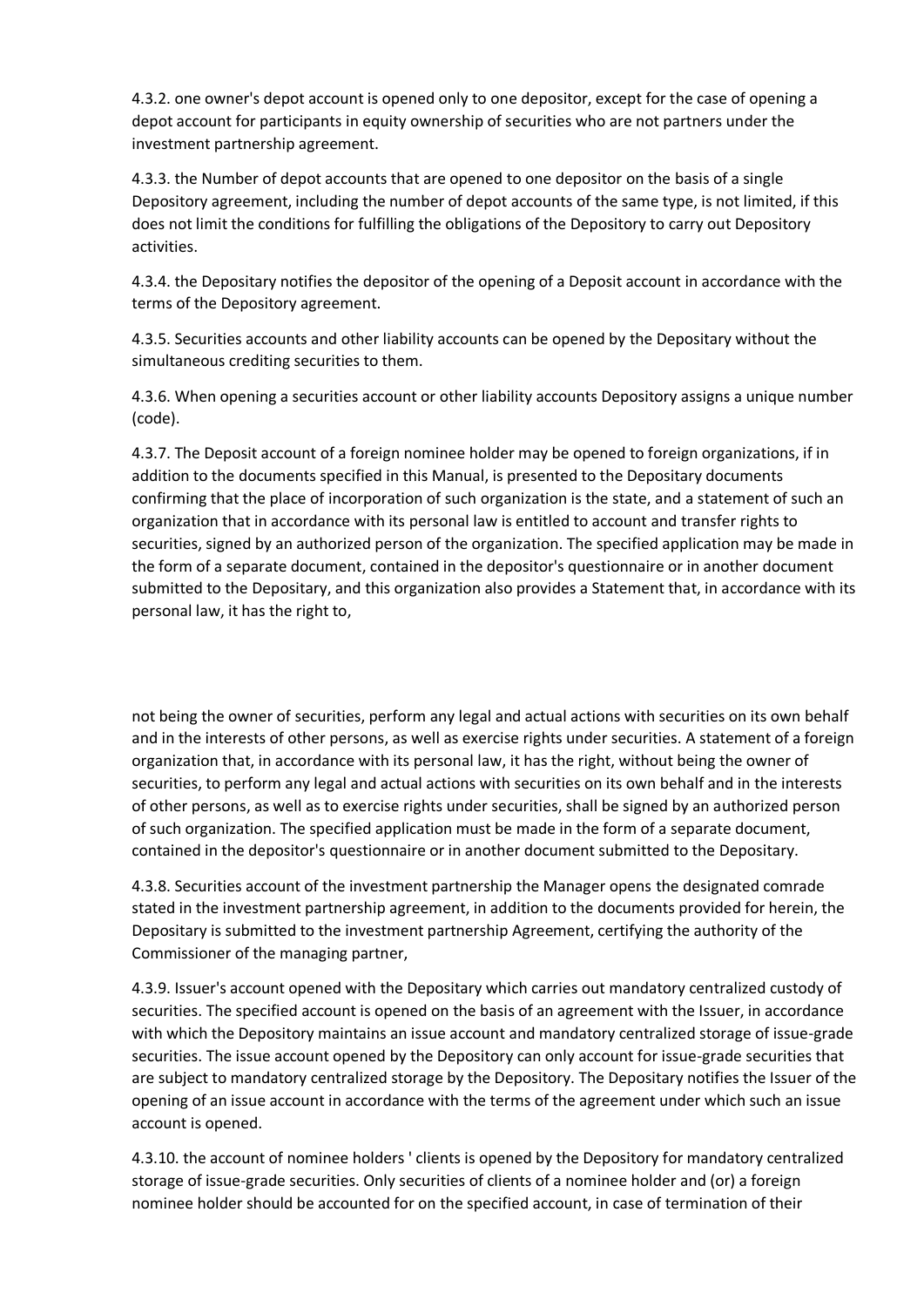accounting functions'rights to securities, if there are no grounds for crediting such securities to other accounts.

4.3.11. the broker's Account is opened by the Depository on the basis of an agreement with the broker, as well as on the condition that the Depository opens a nominee account in the clearing house of the Exchange in the name of this broker, or a nominee's depot account in the Depository to which the securities will be credited when they are placed by the broker. The broker's account opened by the Depository can only account for equity securities registered on the issue account in the register of securities holders on the Exchange or the Depository. The Depositary notifies the broker of the opening of the broker's account in accordance with the terms of the agreement under which the broker's account is opened.

4.4. The account of the securities is based on the principle of double entry, according to which:

- making a receipt entry for one passive account must be accompanied by simultaneously making an expense entry for another passive account or making a receipt entry for an active account;

- making debit entry in one passive account must be accompanied by a simultaneous application of the respective credit entry in another account of the passive or make the expenditure records for the active account;

- making receipt record on one active account must be accompanied by a simultaneous application of ledgers on another active account or making credit entries on passive account;

- making an expense entry for one active account must be accompanied by simultaneously making a receipt entry for another active account or making an expense entry for a passive account.

4.4.1. the Number of securities reflected in active accounts must be equal to their number reflected in passive accounts, except for the case provided for in clause 4.4.2. of this Instruction.

4.4.2.if the Depository is an Issuer of Depositary receipts or other derivative derivatives, their number reflected in passive accounts must correspond to the number of securities represented reflected in the depositors ' securities accounts, based on the number of securities represented per one issued security.

4.4.3. The total number of securities recorded on a security securities accounts of depositors, the open indicating the same clearing organization, and their total number on the trading securities accounts opened by the Depository with indication of the same clearing organization shall be equal, except when a missing number of securities listed on the trading securities accounts registered in an account of unidentified persons.

4.4.4. a depo Account (sub-account) or other account opened by the Depository may contain sections its component parts, in which the securities records are grouped according to the criteria determined by the terms of the Depository's activity.

If entries are made exclusively for sections of one account, such entries must be made on the principle of double entry, according to which the entry of an expense entry for one section must be accompanied by the simultaneous entry of a receipt entry for another section.

4.5. To change the details of the securities account, the depositor must provide the following documents: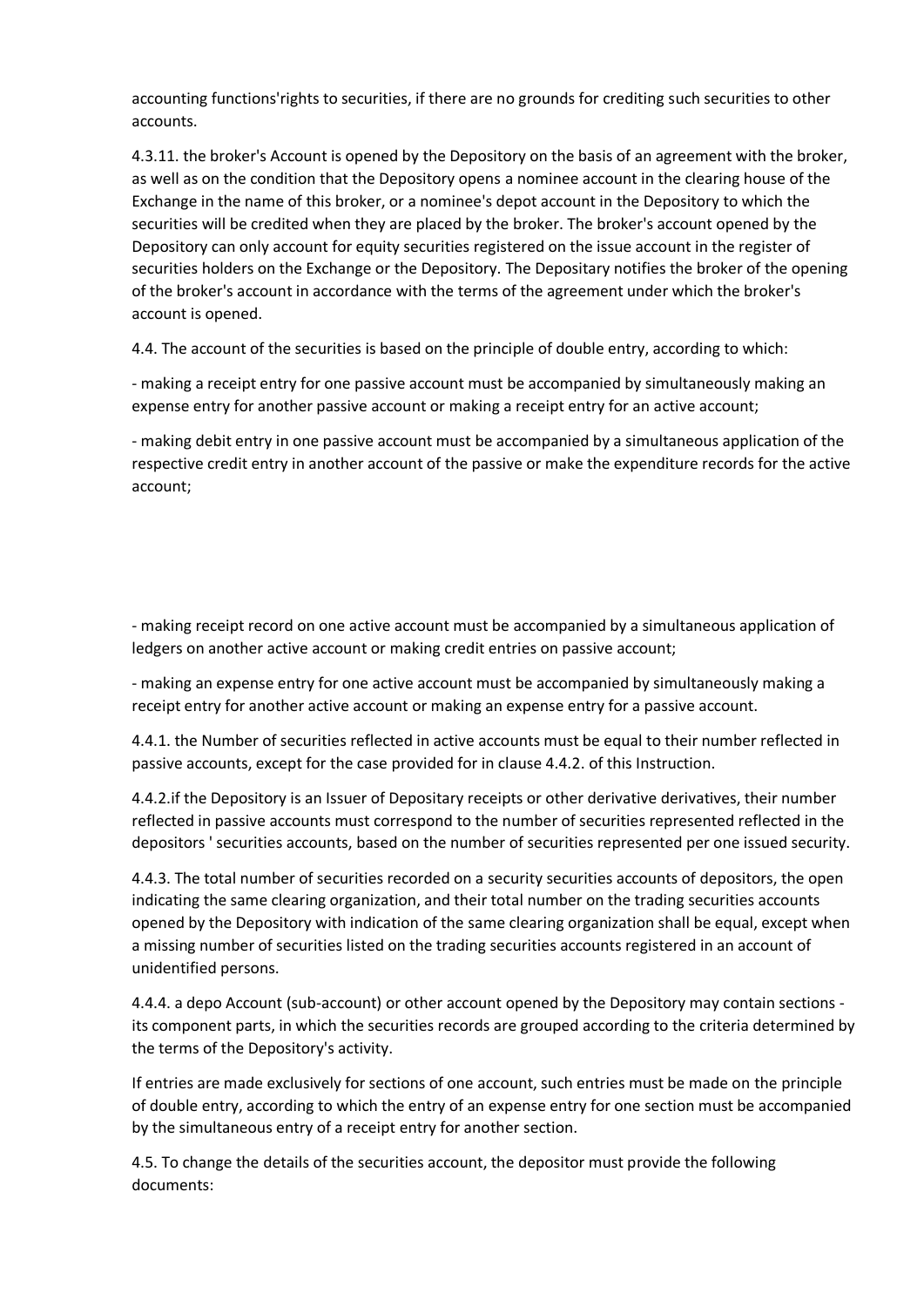- A statement indicating the reason and requesting to change the details of the depot account (legal successor, change of the status of a legal entity, change of the data of an individual, etc.);

- The depositor's questionnaire with the changes made;

- Documents (or copies thereof) confirming the existence of changes.

4.6. The Deposit account is closed on the basis of a written Application of the depositor of its closure.

4.6.1. if there are securities on the depot account, the account can be closed only after the depositor specifies the depot account in another Depository, an account that is specially opened for transferring these securities to it. If the depositor does not want to transfer the remaining securities to another Depository before closing the account, but wants to receive them and store them independently, then they must be withdrawn from the Depository service, and he (the depositor) signs an Act on receiving the securities for their independent storage. After the Depository has transferred the securities held in its account to the depositor, it issues a notification to the depositor that its Deposit account has been closed

5. Comments on the use of the depot account plan.

5.1. structure of depot account numbers:

Structure of the non-trading depot account number

International country code and tax code exchange Identification Code account Identification code Serial number-depositor code

### KGZ22417 3300 01 0000001

5.2. structure of the depot trading account number

International country code and tax code exchange Identification Code account Identification code Serial number-depositor's code

KGZ22417 3300 14 0000001

5.3. Accounting records for recording investments in securities and transactions made with securities are made on the basis of an internal document signed by the Exchange's head or a person authorized by him by an Order.

Assignment of securities, accounting for investments in debt obligations is carried out on the accounts: 501-government bonds;

502, 507 bonds of constituent entities of the KR and local authorities;

503,506-certificates of Deposit; 508-511-promotions; 503, 504, 506, 507 - other securities.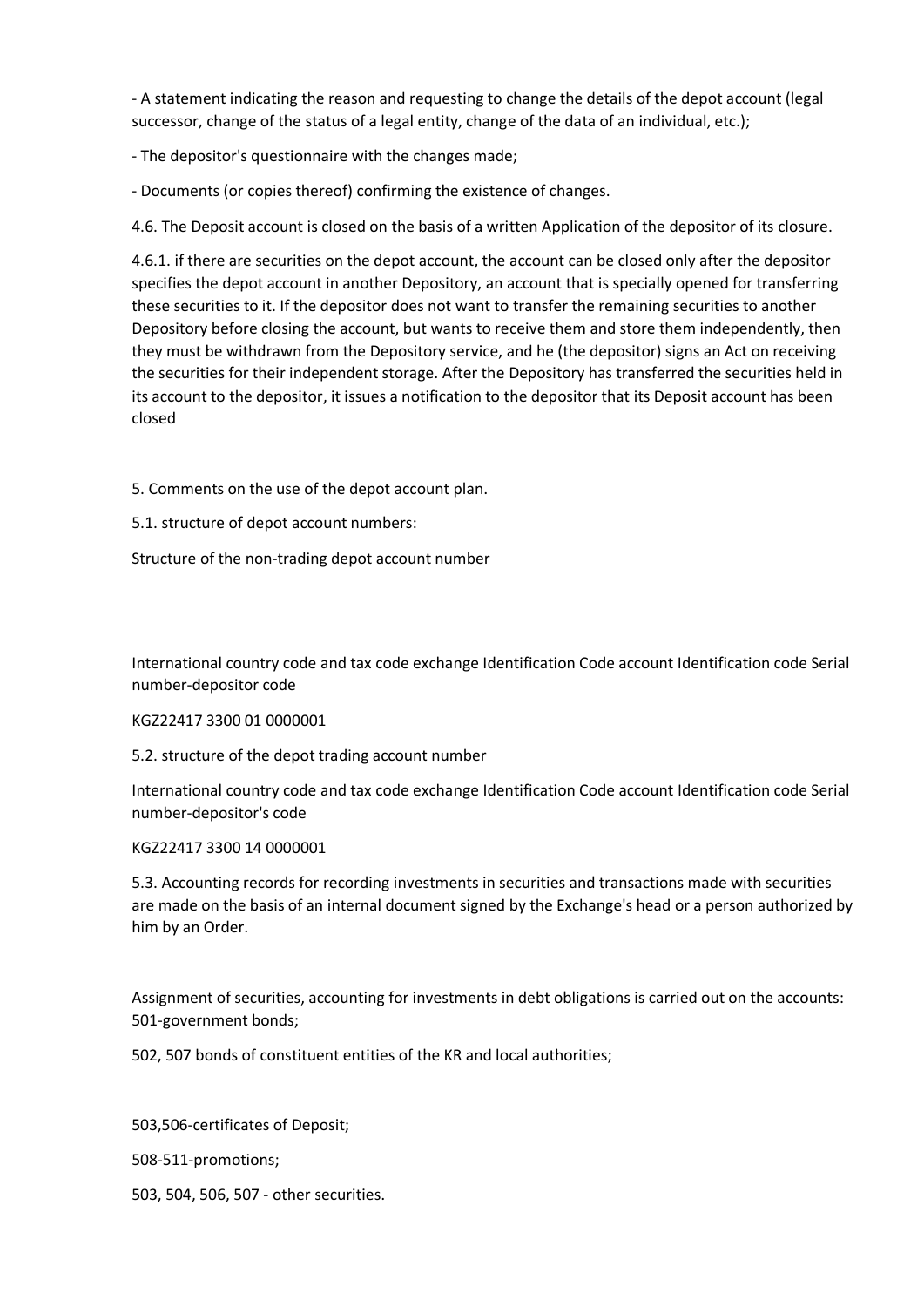These accounts are active, each of which is divided into accounts of the second order, depending on the category of investments.

5.3.1. For accounting for the movement of securities by type and maturity in the chart of accounts has a section "Operations with securities", which are divided into groups and account first and second order.

Investments in debt obligations, first-order accounts no. 501-507 and second-order accounts in ciphers:

1 - purchased under REPO operations;

2-purchased for resale;

3-purchased for investment;

4-provisions for possible impairment.

5.3.2. Investments in shares, accounts of the first order: # 508 "shares of the exchange and banks"; # 509 "other shares"; # 510 "Shares of non - resident banks"; # 511 "other shares of non-residents". Second-order accounts have the same cipher values (see above).

5.3.3. Registered promissory notes, first-order accounts # 512-519, are divided into second-order accounts by ciphers:

1-on demand;

2-with a maturity of up to 30 days;

3-with a maturity of 31 to 90 days;

4-with a maturity of 91 to 180 days;

5-with a maturity of 181 to 1 year;

6-with a maturity of more than 1 year to 3 years;

7-with a maturity of more than 3 years;

8-not paid on time and protested;

9 - not paid on time and not tested;

10-reserves for possible losses.

4. Issued by the Exchange the securities accounts of the first order:

No. 521 "Issued certificates of Deposit»;

No. 523 "issued promissory notes and derivatives".

Each account is divided into second-order accounts with maturities ranging from 30 days to over 3 years.

5.3.4.if the Exchange issues certificates of Deposit and derivatives that are traded on the market, accounts no. 521-523 are used - securities issued by the Bank that are traded on the market as debentures. Accounts are passive, the credit balance reflects the nominal value of securities sold; debit turnover - repurchase, repayment of debt obligations at par value; credit turnover-sale of debt obligations at par value.

5.3.5. there are three categories of investments in securities: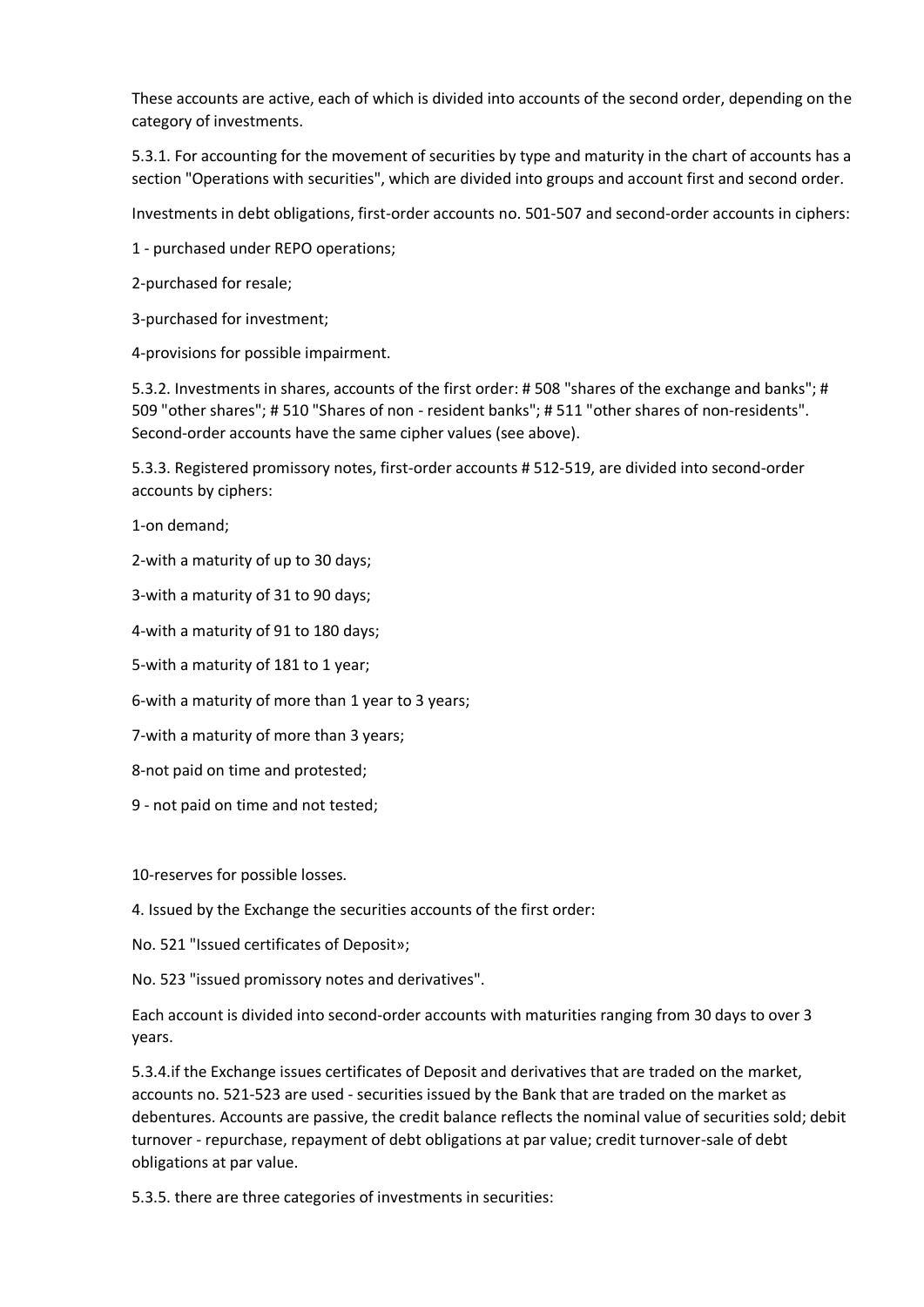• REPO transactions purchased (accounts 50101, 50201, 50301, 50401, 50501, 50601-51101).

These are securities, when purchasing which the Exchange has an obligation to reverse the subsequent sale of securities after a certain period at a pre-fixed price;

• purchased for resale (accounts 50102-51102) -newly received securities, except for repo shares purchased, as well as those held in the Exchange's portfolio for less than 6 months;

\* securities purchased for investment (accounts 50103-51103) that are held in the Exchange's portfolio for 6 months or more.

5.3.6. the debit of these accounts reflects the value of securities purchased by the Exchange - the dealer's purchase, and the loan-their sale (delivery). (Dealer - a legal entity or individual who buys securities at their own expense or sells them from their portfolio).

5.3.7. the following operations are possible In accounting:

- transfer of funds for settlements on its operations

debit account 30402, Credit account 30102;

Transferred participants ' funds and deposits to guarantee transactions

The 30406 debit account, Credit account 30402;

Purchase of bonds transfer of funds for settlement of transactions before the start of trading

Debit account 30402, Credit account 30102;

Funds were transferred to ensure settlement of transactions before the start of trading Debit account 30404, Credit account 30402;

Deposit of guarantee funds before the start of trading Debit account 30406, Credit account 30402;

Debiting funds based on the results of operations on the stock market Debit account 30409, Credit account 30404;

Used funds deposited as collateral Debit account 30409, Credit account 30406;

Requirements for obtaining securities have been met

For own needs

Debit account 50102-03, Credit account 30409;

On behalf of the client

Debit account 30601;

Accumulated coupon income has been paid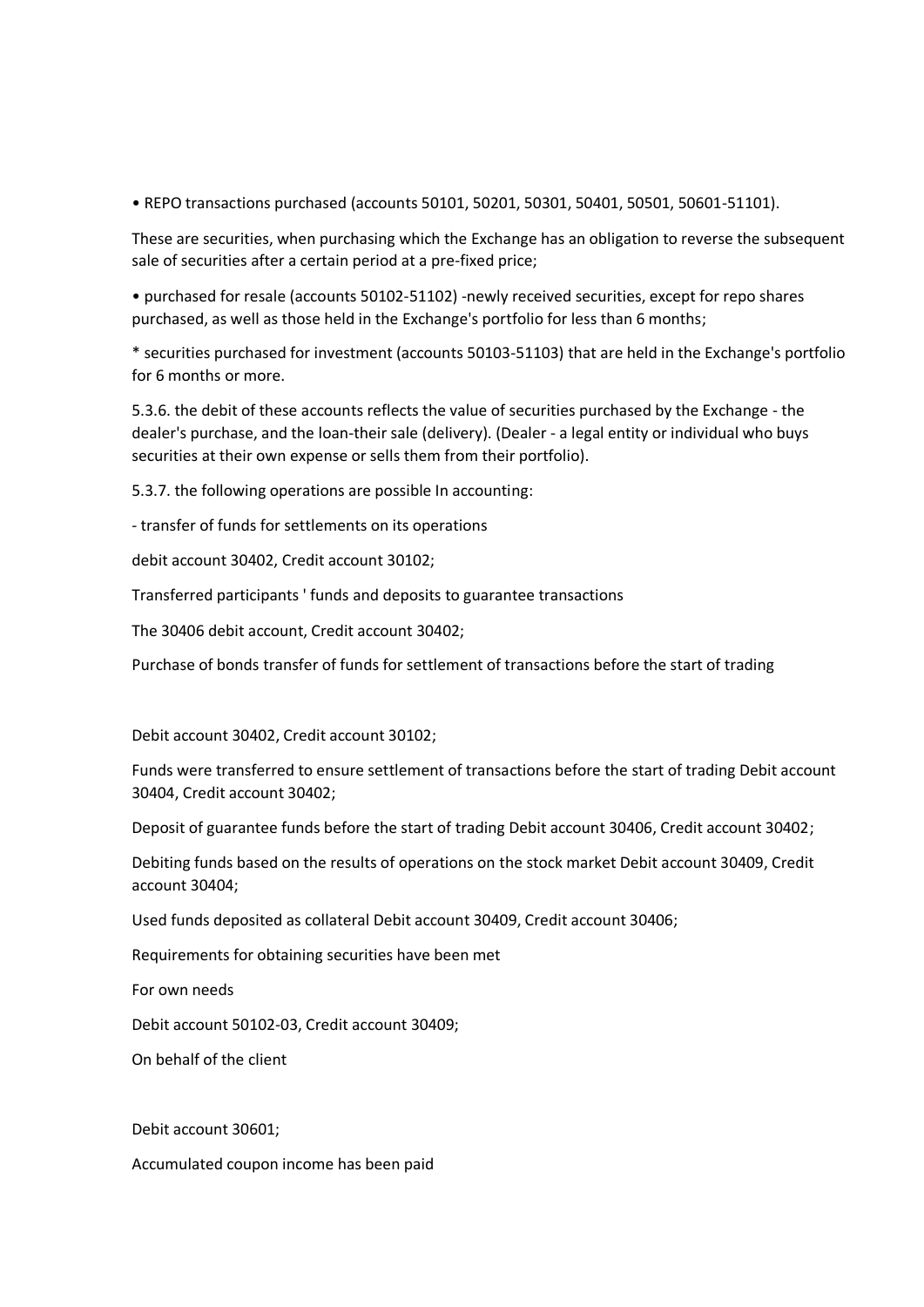Debit account 61405;

Commission paid

Debit account 70204, Credit account 30409.

 $\blacksquare$ 

5.4. The code for a trading depot account consists of a non-trading depot account code 9 Example: KGZ224173300090000000

KGZ224173300090000000-non-trading depot account, for accounting of Central banks owned by the depositor having the code 0;

- a depot trading account for accounting for securities owned by a depositor with the code -0, positions on which will be transferred to the trading system with the code 0.

5.5. securities are Deposited by Depositors to the following depo accounts:

KGZ224173300010000000 for KGZ224173300080000000 and for KGZ224173300210000000 in this case, the depositor can perform the entire range of Depository operations with securities held in these accounts.

5.6. in order for the securities positions to be available on the depot accounts for trading, the securities intended for this purpose must be transferred to the corresponding depot trading accounts in favor of a certain trading system from the account KGZ224173300090000000.

5.7. the depositor may Deposit securities directly to trading accounts.

5.8. From the moment of transferring positions on securities to any trading system, these securities are blocked for the entire trading session of this trading system.

5.9. Depository operations in respect of securities accounted for on the trading accounts of the depot may be performed only within their free balances.

5.10. orders to sell securities may be issued using the following depot accounts:

KGZ224173300010000000 , - if securities owned by the depositor are sold; through the trading account KGZ224173300090000000.

KGZ224173300020000000; KGZ224173300030000000; KGZ224173300040000000; KGZ2241733000500000; KGZ224173300060000000; KGZ224173300070000000; KGZ224173300170000000 - if securities are sold on behalf of the client depositor;

KGZ224173300160000000-if the depositor makes an initial placement of securities;

5.11. Orders for the purchase of securities may be issued using the following depot accounts:

KGZ224173300010000000 - if the securities are purchased as the property of the depositor;

KGZ224173300020000000; KGZ224173300030000000; KGZ224173300040000000; KGZ2241733000500000; KGZ224173300060000000; KGZ224173300070000000; KGZ224173300170000000 - if the securities are purchased as the property Of the client of the depositor;

KGZ22417BBBB160000001-if the depositor purchases securities during the initial placement of their issue;

5.12. In the process of clearing and delivery of securities, as a result of transactions in the trading systems, Depository crediting of purchased securities in the following securities account: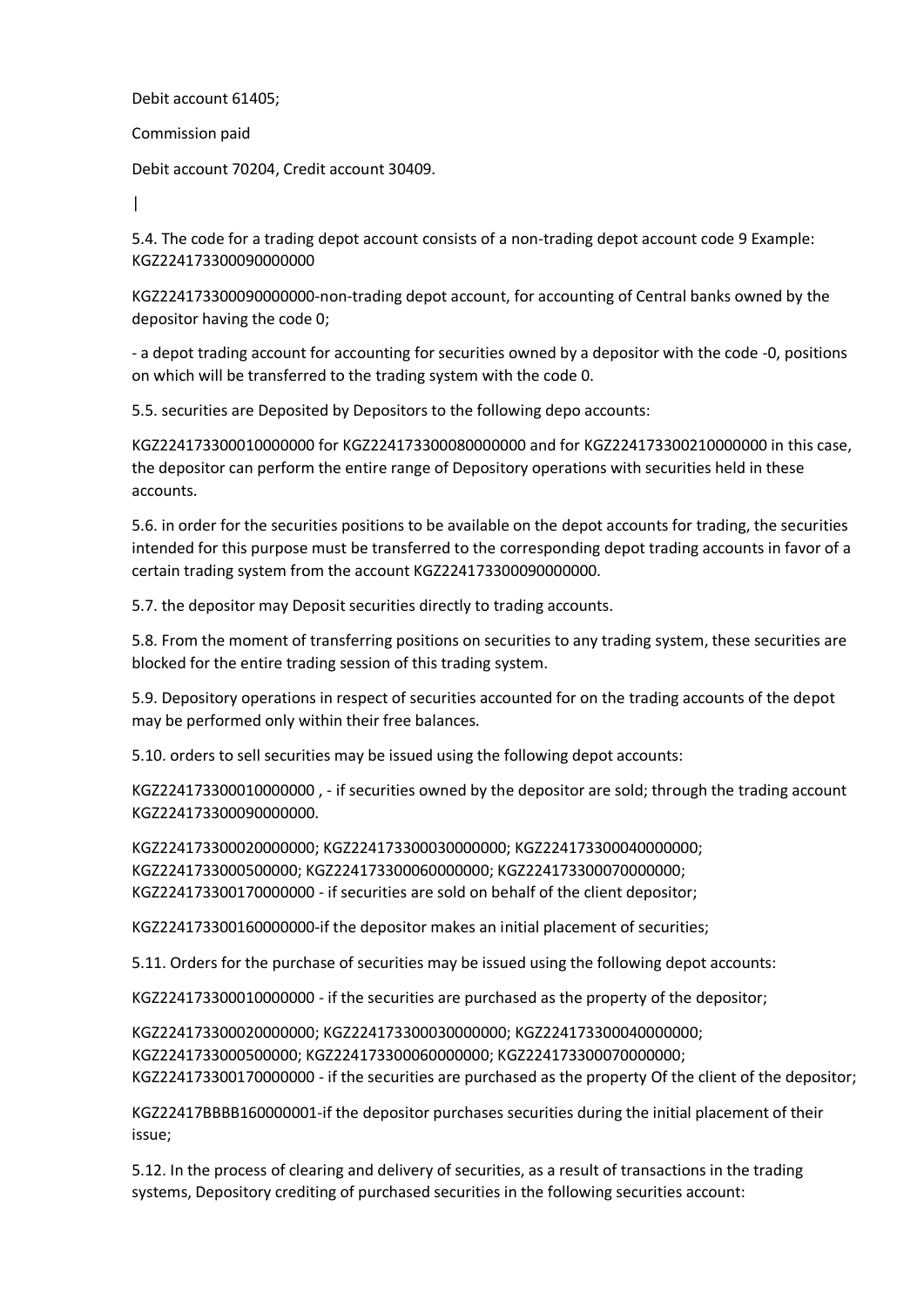- if the securities are acquired in property of the depositor (at the expense depot KGZ224173300010000000), then they are credited to the securities account KGZ224173300090000000, then the securities account KGZ224173 300170000000;

- if securities are purchased in the property Of the client of the depositor (to the account of the depot KGZ224173300020000000), they are credited to the account of the depot KGZ224173300200000000;

- if the securities pass the initial placement of the issue (to the depot account KGZ224173300140000000), they are credited to the depot account KGZ224173300160000000;

5.13. in order for securities purchased or owned by the client of the depositor to be sold, they must be transferred to the depot account KGZ224173300090000000.

I

5.14. Securities credited to the kgz224173300090000000 depot account are securities in the subregister of subscribers of KGZ224173300210000000 and are debited at the time of transfer of this subregister to the Holder of the register of owners of KGZ224173300030000000.

5.15. Securities are debited to personal accounts in the registers of securities owners from the following depo accounts:

with KGZ224173300020000000, KGZ224173300030000000, KGZ224173300040000000, KGZ22417330005000000000, KGZ224173300060000000, KGZ224173300080000000 to the personal account of the depositor KGZ224173300010000000;

from KGZ224173300020000000 to the client's personal account of the depositor KGZ224173300010000000 if the agreement between the Depositor and his client is terminated;

from KGZ224173300090000000 to the personal account Of the client depositor KGZ224173300010000000, for which these securities were purchased;

with KGZ224173300160000000 to the account of the securities Issuer KGZ224173300140000000 , in the case of any termination of the underwriting agreement between the Depositor and the Issuer, or in the case of ending of primary offering of securities upon an incomplete placement of the issue;

from KGZ224173300020000000, KGZ224173300030000000, KGZ224173300040000000, KGZ2241733000500000, KGZ224173300060000000, KGZ224173300080000000 to the personal accounts of new owners of securities KGZ224173300010000000 indirectly through KGZ224173300090000000 with the transfer of the sub / register of subscribers to Registrars;

5.16. When issuing debt securities for the first time, the depositor may debit them to personal accounts in the register of holders of these securities as the specified securities are credited to THE kgz224173300010000000 account.

5.17. Restrictions on correspondence of depot accounts:

- depot accounts intended for accounting for securities during their initial placement cannot correspond with other depot accounts.

5.18. When an investment Fund Manager sells securities belonging to this Fund, these securities must be transferred from the investment Fund's kgz224173300010000000 depot account to the Manager's kgz224173300020000000 depot account.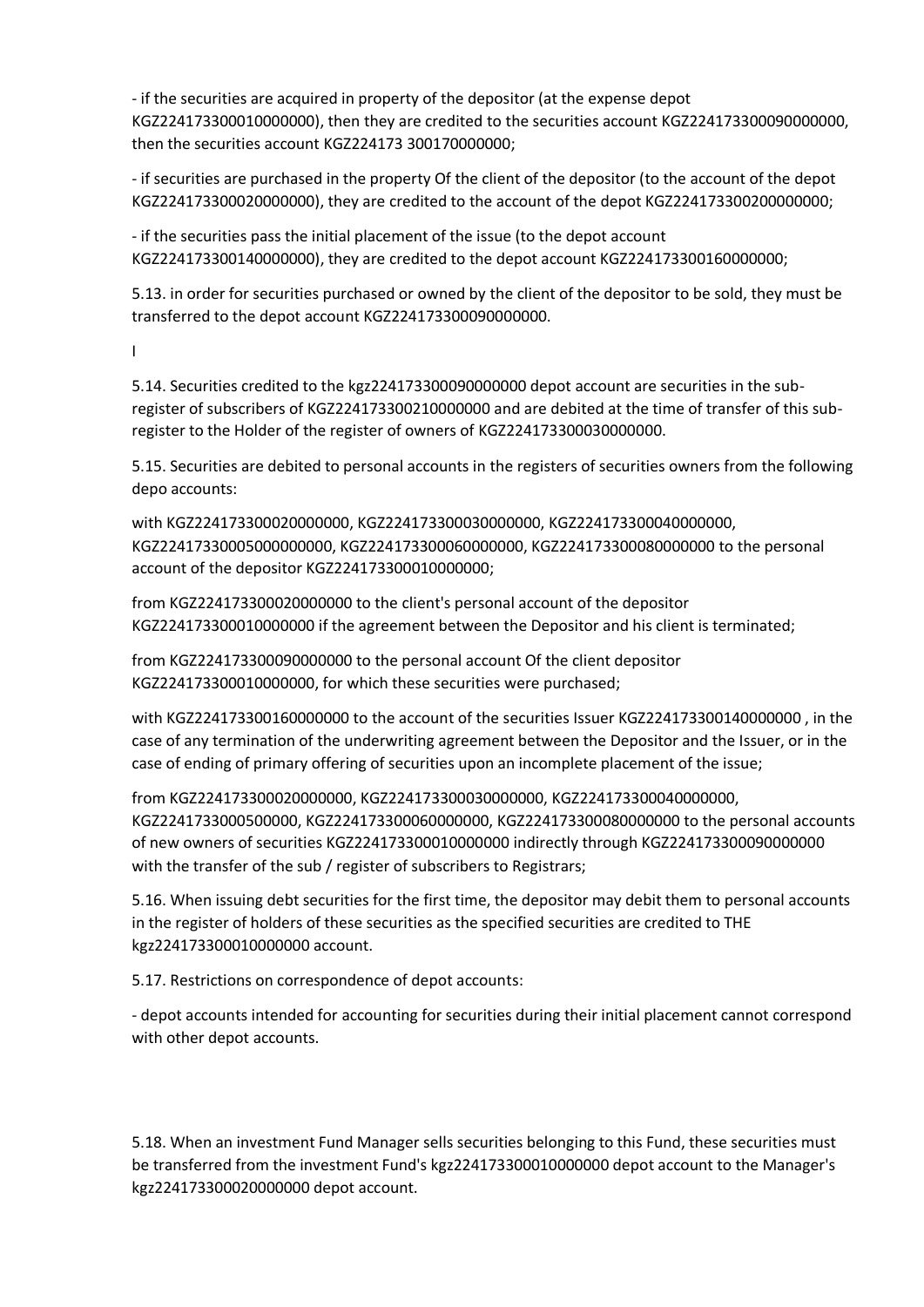5.19. When purchasing securities, the Manager of an investment Fund, for this Fund, must transfer these securities to THE kgz224173300010000000 depot account of this Fund.

5.20. The procedure for dealing with securities discussed in paragraphs 5.18, 5.19. of this Instruction applies to all operations of any Manager of the depot account, for all his operations related to the performance of his duties as a Manager.

5.21. the depositor does not have the right to submit a pledge order in respect of all securities held in its depot accounts, except for KGZ224173300010000000, KGZ224173300100000000 depot accounts.

5.22.if the securities are released from the pledge due to non-performance of obligations, the person in whose favor the above-mentioned securities were blocked must inform the Depositary of the procedure for transferring ownership rights to these securities. Until the above procedure is provided, these securities remain blocked, and the specified order is not accepted for execution by the Depository.

6. operations for crediting securities to depot accounts and other accounts

6.1. when performing a transaction on crediting securities to a depot account or other account opened by the Depository, the balance of securities accounted for on the corresponding account increases. When performing an operation for crediting securities to an issue account or a broker's account, when placing securities on the specified account, the number of securities within which these securities can be placed increases.

6.2. Unless otherwise provided by the laws of the Kyrgyz Republic and (or) internal legal acts of the Depository, as well as this Instruction, the basis for crediting securities to the depot account is the acceptance by the Depository of the relevant order of the depositor or other person in the cases provided for by this Instruction, and if the order contains a term and (or) a condition for its execution, also the onset of the relevant term and (or) conditions.

6.2.1.In the case of placement of equity securities through their distribution among the owners, the placing of securities through conversion of other securities, the cancellation of the individual number (code) of additional issue of securities and enterprises equity securities of the additional issue with securities of issue in relation to which they are complementary, pooling additional issues of securities and in other cases stipulated by laws of the Kyrgyz Republic or the Depositary agreement, the basis for crediting securities to the depot account is the submission to the Depository of the relevant documents by the person who opened the account with the Depository, or the acceptance by the Depository of other documents provided for by laws or the Depository agreement.

6.2.2.The basis for transfer of securities to a securities account, is the adoption by the Depositary instructions to debit securities from another securities account, opened by this custodian if such instruction includes the indication that the cancellation is in connection with the return of securities to the personal account or depo account, which was charged to such securities or securities that were converted, or the submission by the holder of the register of owners of securities or Depository which has opened a personal account of nominal holder or the securities account of the authorized or the Trustee, a report on the transaction for crediting securities to the specified account in connection with their return to the personal account or depot account from which such securities or securities that were converted into them were debited.

6.3. the basis for crediting issue - grade securities to the issue account is the acceptance by the Depository of the relevant order of the Issuer when placing or redeeming issue-grade securities, and if the specified order contains a term and (or) condition for its execution, also the onset of the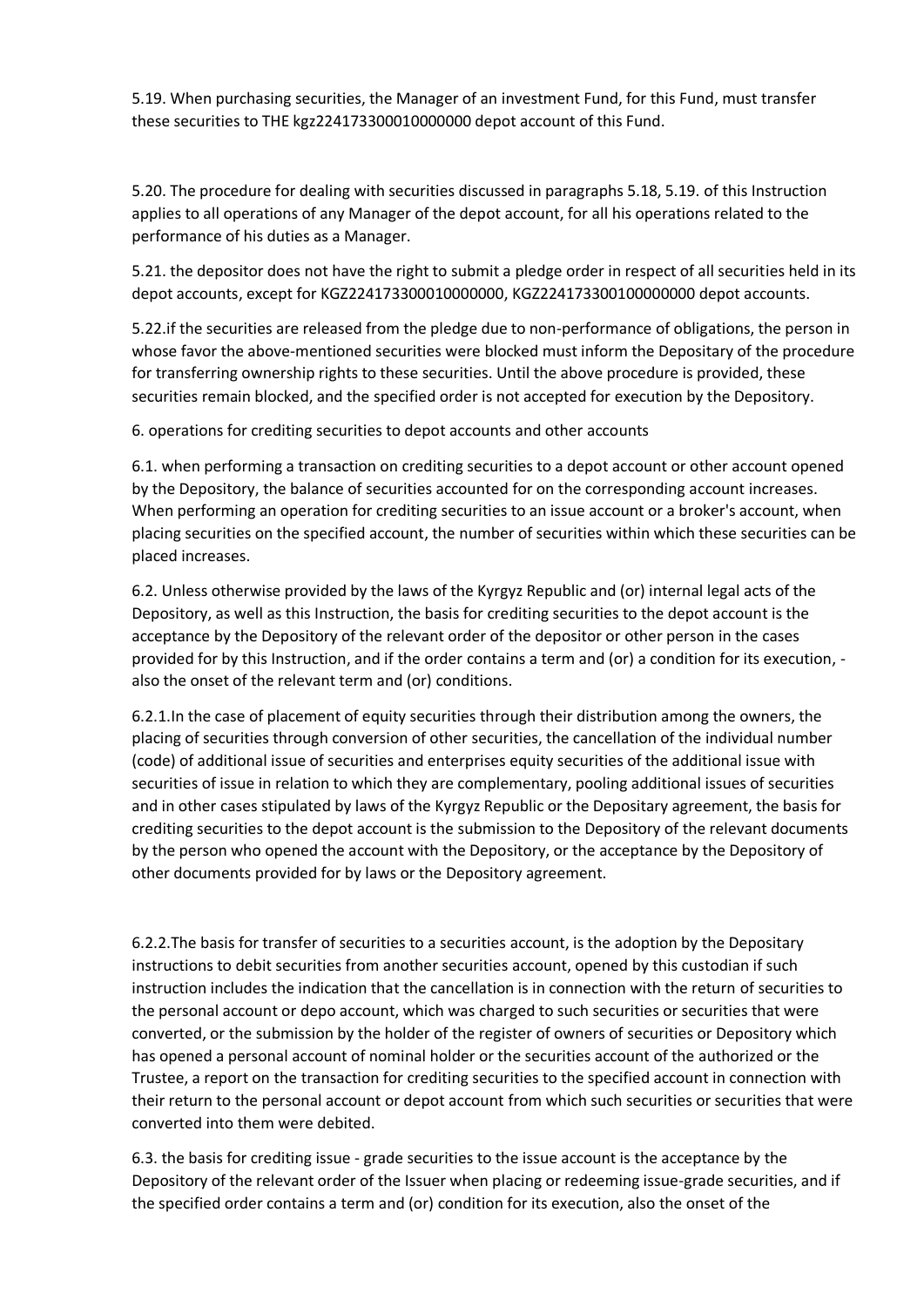corresponding term and (or) condition. In cases stipulated by laws or an agreement with the Issuer, the basis for crediting issue-grade securities to the issue account is the acceptance by the Depositary of other documents stipulated by laws or an agreement with the Issuer.

6.4. the basis for crediting issue-grade securities to the broker's account is the acceptance by the Depository of the relevant broker's order. In the case provided for in the agreement with the broker that provides the Issuer with securities placement services, the basis for crediting issue-grade securities to the broker's account is the acceptance by the Depository of other documents provided for in the agreement with the broker.

6.5.the basis for crediting securities to the account of clients of nominee holders is the acceptance by the Depository of documents and information provided for by the provisions of this Instruction.

6.6. the basis for crediting securities to the depositor's securities account is the acceptance by the Depositary of a document confirming the crediting of securities to the depot account of the financial organization in respect of which the specified depositor's securities account is opened.

6.7.The basis for transfer of securities for interim securities account of depositors is the acceptance by the Depository of the document confirming the admission of securities to the trading securities account of the nominee or sub/custody account of the nominee in respect of whom the specified security opened a securities account of depositors.

6.8.the Basis for crediting securities to the account of documentary securities is the transfer of a documentary security (documentary securities) to the Depository for its (their) immobilization.

6.9. the Depository accepts orders and (or) other documents submitted by depositors, as well as issuers and brokers under agreements with which the Depository has opened issue accounts and broker accounts, on the basis of which securities are credited to the depot account or other account opened by the Depository, in accordance with the terms and conditions of Depository activities. The Depository is entitled not to accept these documents if he does not provide services on accounting of rights to such securities (not servicing securities), in respect of which the submitted documents, if the documents are not duly executed and (or) does not meet the requirements of the terms of Depository

activities, as well as in other cases provided for in the terms of Depositary activities and in this instruction Manual.

. Securities are credited to the depot account or to the account of unidentified persons by the Depositary no later than the business day following the day of receipt of the document confirming the crediting of securities to the Depository's open account. If there is no reason for crediting securities to the depot account, the Depository shall credit them to the account of unidentified persons.

In the case of placement of shares at the establishment of a joint-stock company, the shares are credited to the depot accounts as of the date of state registration of the joint-stock company created by the establishment.

In case of placement of equity securities in the reorganization of the Issuer the admission of securities to the custody account or the account of unidentified persons is as of the date of the state registration of the Issuer created as a result of the reorganization, and the reorganization in form of accession at the date of entry in the unified state register of legal entities of record about termination of activity of the Issuer is attached.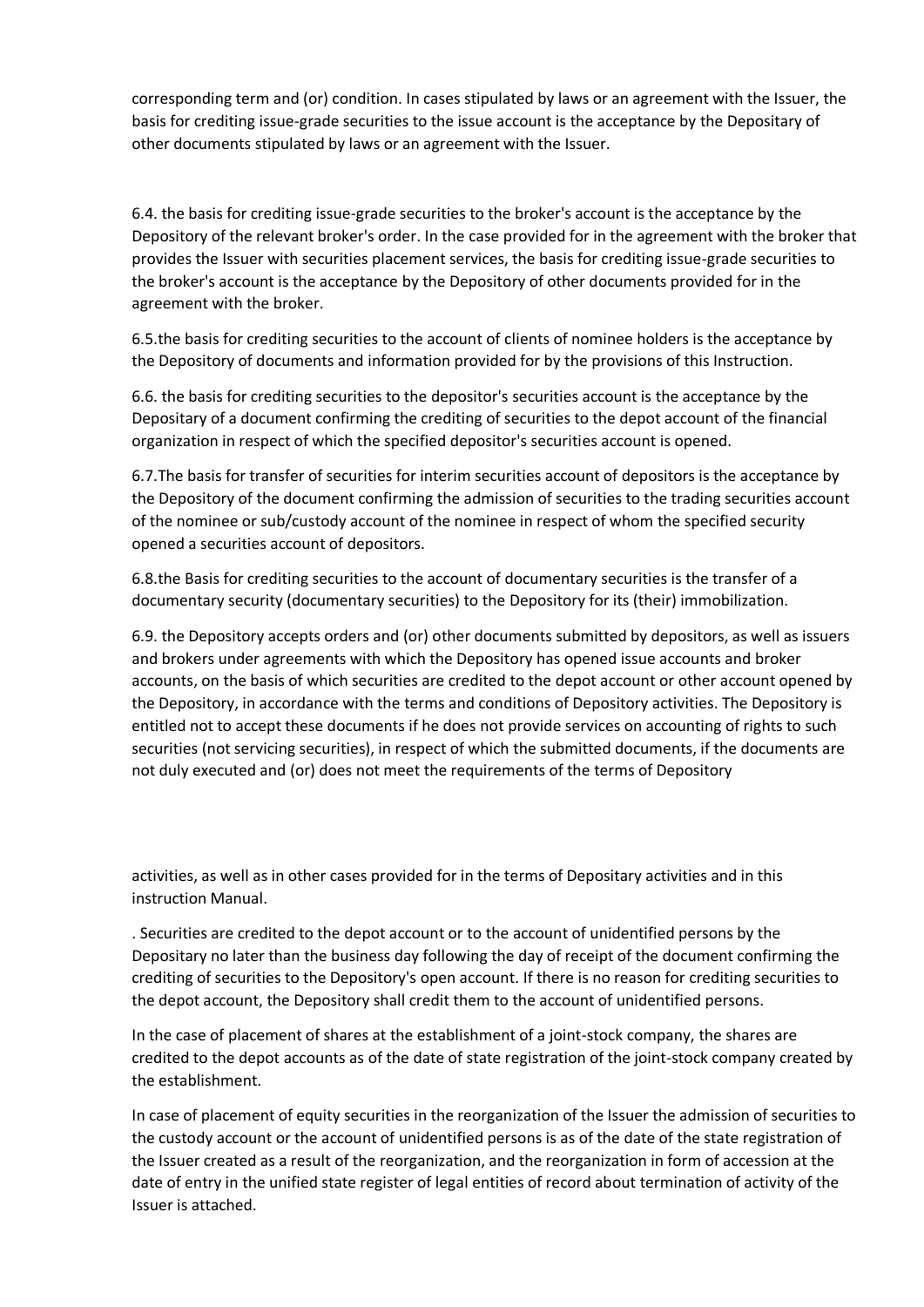6.11.Securities are credited to the depositors 'securities account and the depositors' security account on the day and on the date when the securities are credited to the corresponding passive accounts, if such transfer is made in connection with the securities being credited to the Depository's account.

When securities are credited to the Depository's account in connection with their debiting from another account of the same Depository, the said securities are credited to the depositors 'securities account or to the depositors' security account no later than the business day following the day when the Depository receives a document confirming the crediting of securities to the Depository's account.

Securities are credited to the documentary securities account on the day they are credited to the issue account in connection with the placement of these securities or to the depot account in connection with their immobilization.

6.12.Mortgage crediting on a securities account during its transfer to Depository account is carried out by the Depositary no later than the business day following the date of occurrence of the later of the following events:

- the reason for enrolling the deed of title to the securities account;

- transfer of the mortgage to the Depository for its Depository accounting.

6.13.If the balance of securities accounted for on the Depository's account remains unchanged, the securities are credited to the depot account no later than the business day following the day of the later of the following events:

- the occurrence of the grounds for crediting securities to the depot account;

- there is a reason to write off the securities from another securities account or other liability accounts opened by the Depositary.

6.14.The rule provided for in paragraph 6.13 of this Instruction also applies in the following cases:

- crediting of issue-grade securities, which are mandatory centralized storage by the Depository, to the depot account opened by such a Depository;

- credited by the Depositary for a custody account with a mortgage to be written off with the other securities account, opened with the same Depositary.

I

|

6.15.Crediting of securities into Issuer's account is carried out not later than the business day following the date of occurrence of the later of the following events:

- the reason for admission of securities into Issuer's account;

- the occurrence of grounds for debiting issue-grade securities from the depot account opened in this Depository.

In case of placement of issue-grade securities, the issue-grade securities shall be credited to the issue account no later than the business day following the day when the grounds for such crediting arise.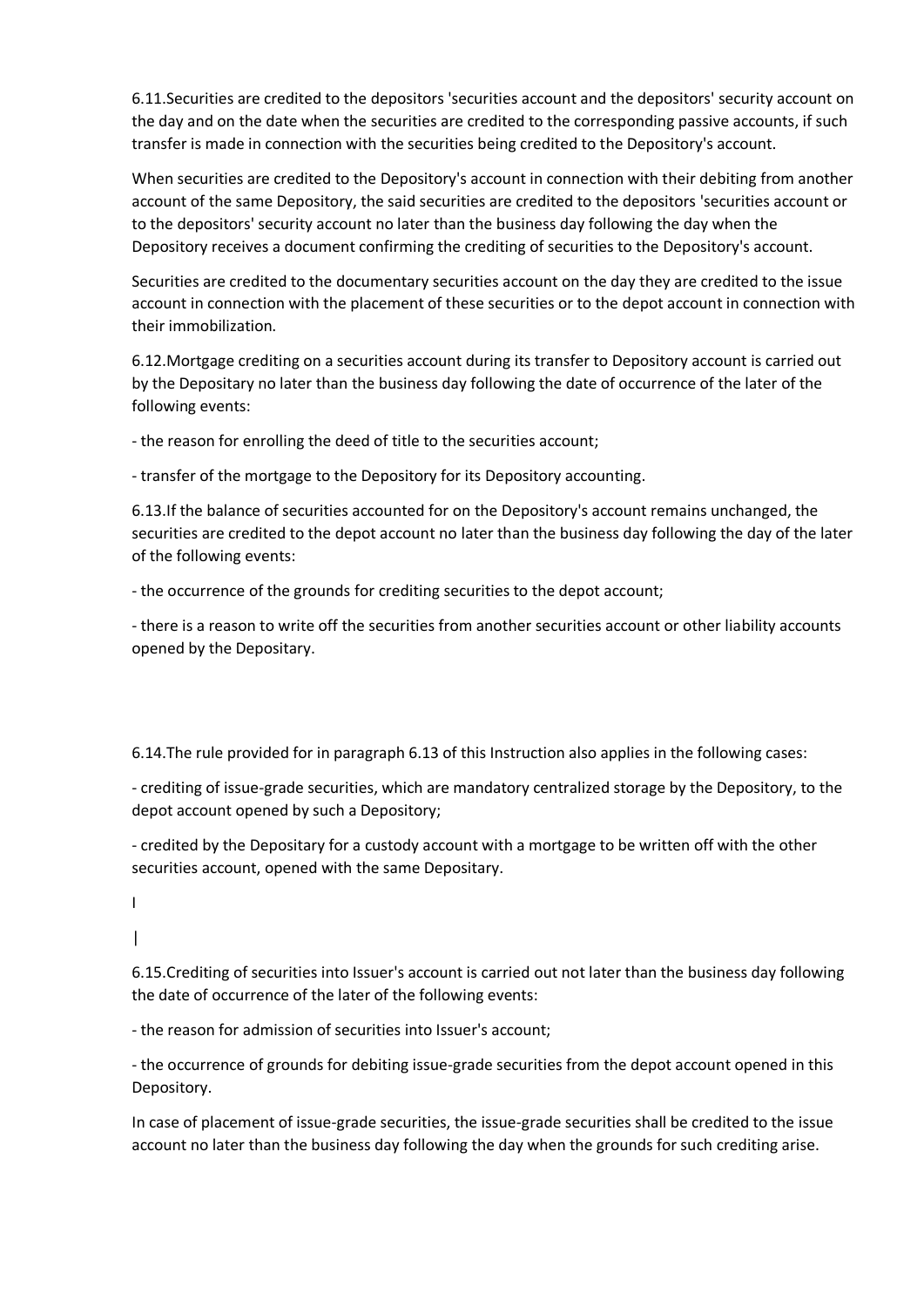6.16. a condition For depositing issue-grade securities with mandatory centralized storage to the depot account when placing them is the debiting of these securities from the issue account opened by the Depository.

6.17. Securities placed (issued) by the Issuer (a person obligated under securities) and acquired by it during their circulation may be credited by the Depositary only to the Treasury account of the Issuer (a person obligated under securities).

6.18.The first admission of equity securities of the Issuer in a custody account of Depositary programs is the submission of the Depositary copies of permission to placement and (or) organization of circulation of such securities outside the country of issue of such securities by way of placement in accordance with foreign law of securities of foreign Issuer certifying the rights in such securities if such permission was required from the Issuer for their own interests, for Exchange in accordance with the legislation of the Kyrgyz Republic.

It is not allowed for the Depository To transfer issue-grade securities to the custody account of Depository programs, as a result of which the number of such securities on the specified account exceeds their number on the nominee holder's custody account opened by the Depository.

6.19.If the Depository in respect of securities credited to the securities account was transferred to information about the commit (check) a right of pledge on the transferred securities, the admission of these securities to the securities account of a securities owner, securities account of an investment partnership, the securities account of the Trustee or the securities account of a foreign authorised holder is allowed, provided simultaneous fixation (registration) By the Depository performing the crediting of securities, the collateral rights in respect of the securities to be credited on the terms and conditions, contained in the information transmitted to him about the right of pledge.

7. operations for debiting securities from depo accounts and other accounts

7.1. Unless otherwise provided by the laws of the Kyrgyz Republic and (or) this Instruction, the basis for debiting securities from the depot account is the acceptance by the Depository of the relevant order of the depositor or other person in the cases provided for by this Instruction, and if the specified order contains a term and (or) condition for its execution, - also the onset of the corresponding term and (or) condition.

In case of placement of issue-grade securities by conversion into other securities, cancellation of the individual number (code) of additional issue of securities and enterprises equity securities of the additional issue with securities of issue in relation to which they are complementary, the unification of additional issues of equity securities, in the case of redemption of securities of public joint stock company on request of the person who has acquired more than 95 percent of shares of open (public) joint-stock companies, and in other cases, the basis for debiting securities from the custody account is the provision to the Depository of the relevant documents by the person who opened the personal account or the custody account of a nominee holder or the account of a person acting in the interests of other persons, or the acceptance by the Depository of other documents provided for by laws, the Depository agreement or the terms of

Securities in respect of which the right to pledge is registered may be debited from the depot account on the basis of a request (order) from the pledgee or a notary who performs extrajudicial foreclosure on these securities in accordance with international law, the legislation of the Kyrgyz Republic and this Instruction.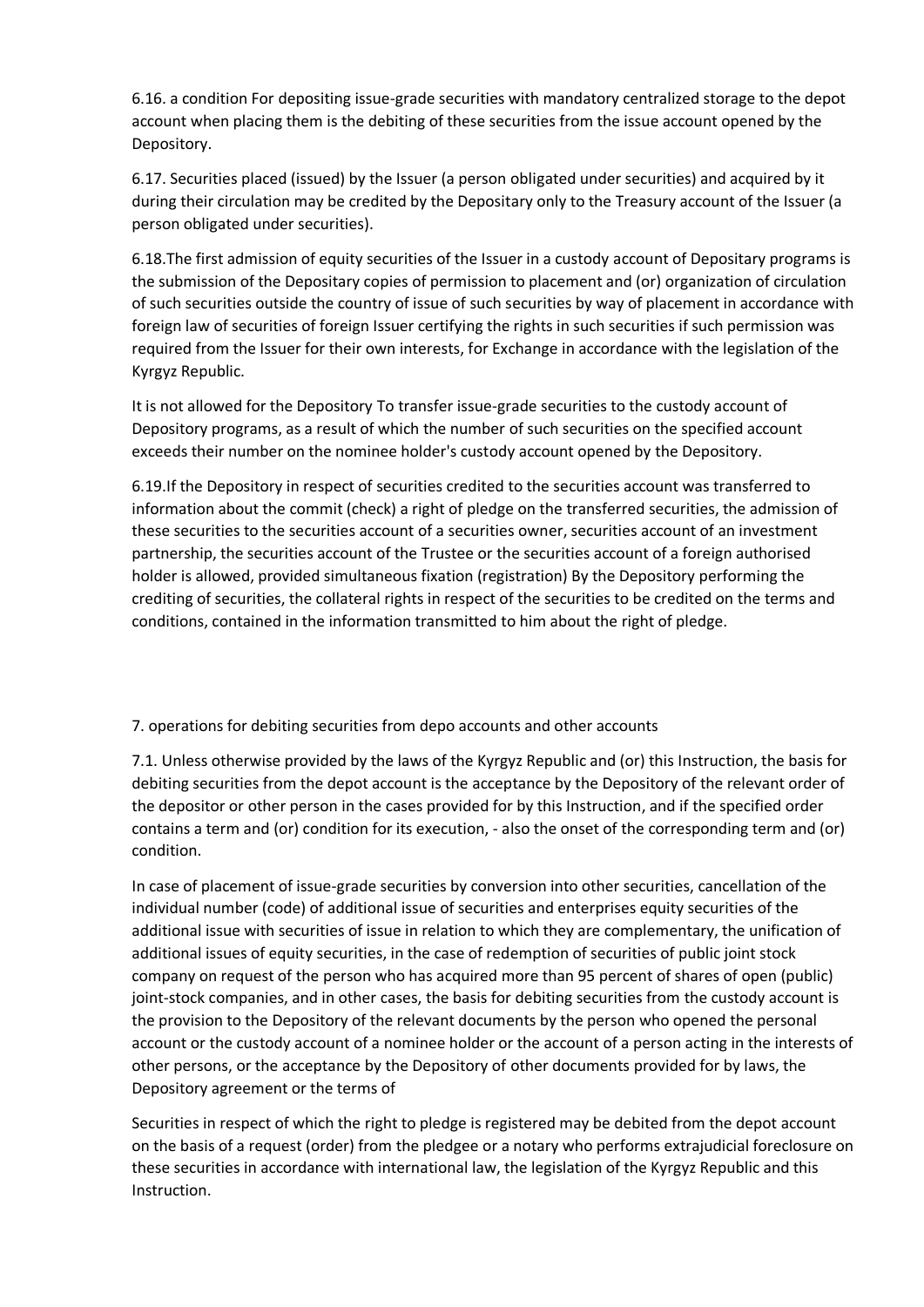7.2.The basis for writing off of securities from the custody account is the adoption by the Depositary of the corresponding order of the Issuer during placement or redemption of securities, and if the instruction contains the term and (or) condition of its execution, also the occurrence of the term and (or) conditions. In cases stipulated by laws or an agreement with the Issuer, the basis for debiting issuegrade securities from the issue account is the acceptance by the Depositary of other documents provided for by legislative acts of the Kyrgyz Republic or an agreement with the Issuer.

7.3. the basis for debiting issue - grade securities from the broker's account is the acceptance by the Depositary of the relevant broker's order for debiting securities from the broker's account, and if the specified order contains a term and (or) condition for its execution, also the onset of the corresponding term and (or) condition. In cases stipulated by the agreement with the broker, the basis for debiting issue-grade securities from the broker's account is the acceptance by the Depositary of other documents stipulated by the agreement with the broker.

7.4. Unless otherwise provided by this Instruction, the basis for debiting securities from the account of unidentified persons and the account of clients of nominee holders is the acceptance by the Depositary of documents stipulated by the terms of implementation of Depository activities.

Securities shall be debited from the account of unidentified persons in the event of the return of securities on the basis of accounting documents submitted by the holder of the register of securities owners or the Depository that opened the nominee account, containing information about the error of the entry for crediting such securities or securities that were in them

converted to the specified account. In this case, the Depositary shall issue an order (order) to write off an equal number of the same securities from the nominee holder's account opened to It, indicating that the write-off is carried out in connection with the return of securities to the personal account or depot account from which such securities or securities that were converted into them were written off.

7.5. Securities shall be debited from the account of unidentified persons after one year from the date of crediting to the specified account of such securities or securities that were converted into them. In this case, the number of securities registered by the Depository on the depo accounts and the account of unidentified persons must be equal to the number of the same securities registered on the accounts of this Depository. In the case of an order (order) from the Depository to write off securities held by it in the account of unidentified persons from the nominee account opened to It, such order (order) must contain an indication that the write-off is carried out in connection with the return of securities.

Securities may be debited from the account of unidentified persons in the case where the Depositary that the holder of the register has opened the personal account of the nominal holder, at the request of the holder of the register is to him to write off the securities from such account and their crediting to the account of the registered person, who declared to the Registrar of the error of the orders under which the securities were previously debited from his account and credited to the personal account of nominal holder.

7.6. if the nominee holder ceases to perform the functions of accounting for rights to securities and debits securities from the depot account and the account of unidentified persons, the Depository is obliged to transfer to the register holder or the Depository performing mandatory centralized storage of securities, documents containing all information in respect of these securities, information on restrictions on operations with securities, information about the depot account from which they were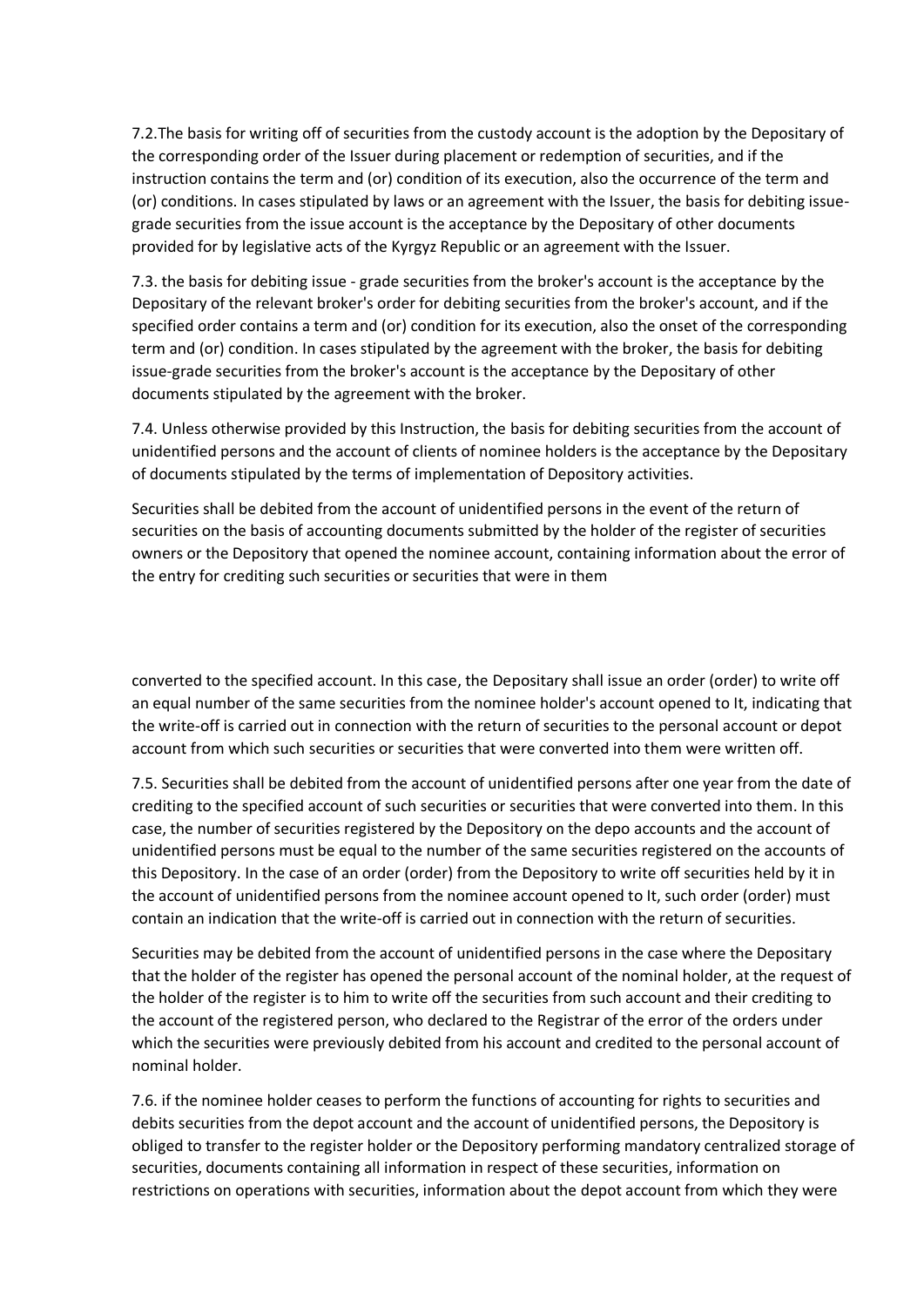debited, and other information, available to the Depositary as of the date of its submission of an order (order) for debiting securities from the nominee's personal account or (depot account).

7.7. the basis for debiting securities from the depositor's securities account is the acceptance by the Depositary of a document confirming the debiting of securities from the Depositary's account in respect of which the specified depositor's securities account is opened.

7.8.The basis for writing off securities security securities account of depositors is the acceptance by the Depository of the document confirming writing off of securities from the trading depo account of the nominee or sub/custody account of the nominee in respect of whom the specified security opened a securities account of depositors.

7.9.the Basis for debiting securities from the account of documentary securities is the transfer by the Depositary of a documentary security (documentary securities) in connection with the termination of its (their) storage at the direction of the person under the agreement with whom the immobilization was performed.

7.10.The Depository accepts the submitted documents, including orders, on the basis of which securities are debited from the depo accounts and other accounts opened by the Depository, in accordance with the terms of implementation of Depository activities. The Depositary has the right not to accept the specified documents if the documents are not properly executed and (or) do not meet the requirements set out in the terms of the Depository transaction

as well as in other cases stipulated by the terms and conditions of Depository activities.

7.11.Securities are debited from the depot account and the account of unidentified persons no later than the business day following the day when the Depository receives a document confirming the debiting of securities from the Depository account. In case of placement of issue-grade securities by converting other securities into them during the Issuer's reorganization, the securities are debited from the depo accounts or from the accounts of unidentified persons by the Depositary as of the date of state registration of the Issuer created as a result of the reorganization, and in case of reorganization in the form of accession, as of the date of entry in the unified state register of legal entities on the termination of the activities of the affiliated Issuer.

If an Issuer that has ceased its activity is excluded from the unified state register of legal entities or the Issuer is liquidated, the securities are debited from the depo accounts or from the accounts of unidentified persons by the Depository as of the date when the entry on the exclusion of the Issuer from the unified state register of legal entities is made in the unified state register of legal entities.

7.12.A bookmark is debited from a depot account when its Depository accounting is terminated no later than the business day following the day of the later of the following events:

- occurrence of grounds for debiting the mortgage from the depot account;

- the occurrence of grounds for transferring a mortgage to its owner as a result of the termination of its Depository accounting by the Depositary.

7.13.If the securities balance on the Depository's account remains unchanged, the securities are debited from the depot account no later than the business day following the day of the later of the following events:

- occurrence of grounds for debiting securities from the depot account;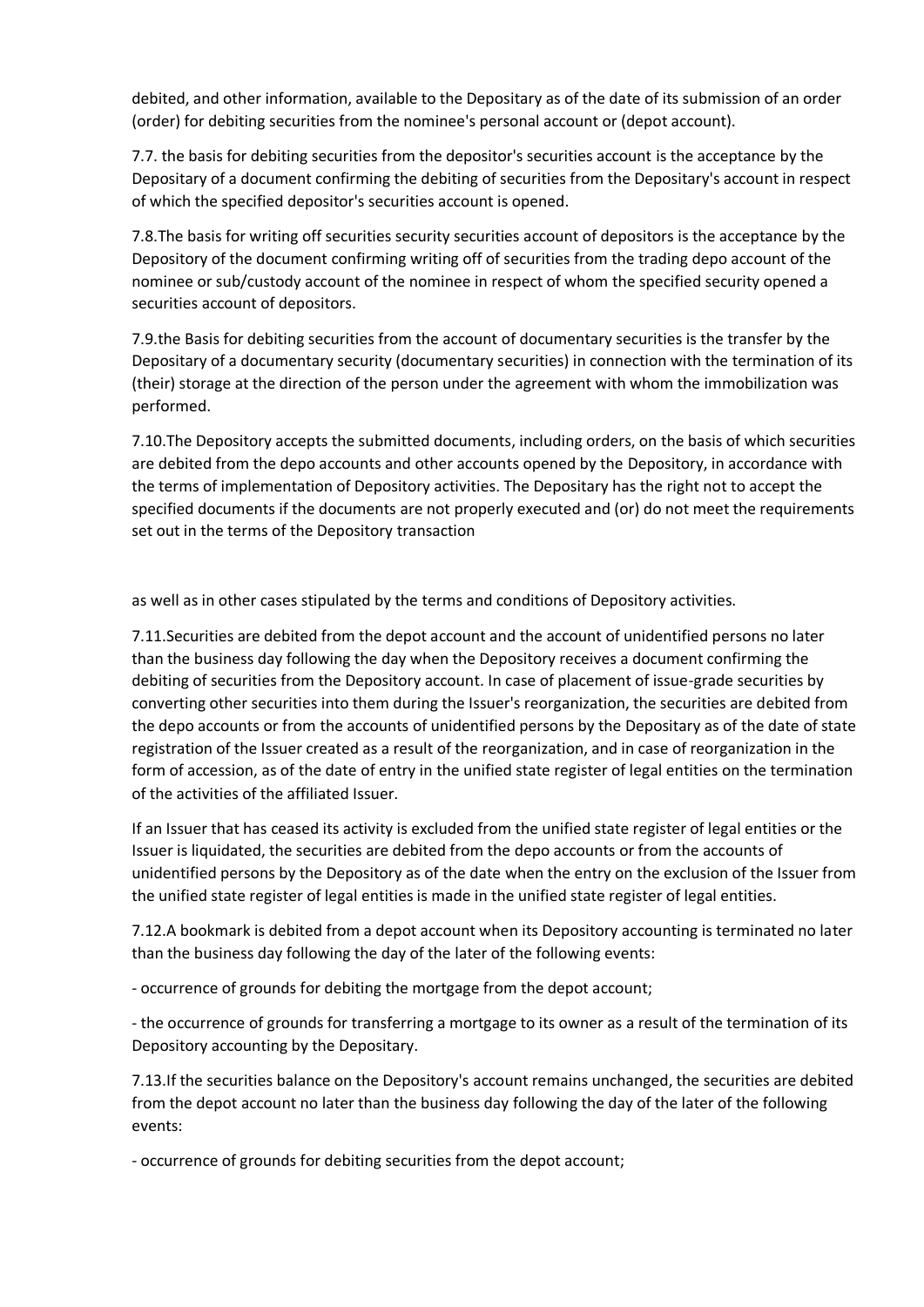- there is a reason for crediting securities to another Deposit account or issue account opened by the Depository.

7.14.The rule provided for in paragraph 7.13 of this Instruction also applies in the following cases:

- write-off of issue-grade securities, mandatory centralized storage of which is carried out by the Depository, from the depot account opened by such a Depository;

- debiting by the Depository from the Deposit account of a mortgage credited to another Deposit account opened in the same Depository.

7.15.Issue-grade securities are debited from the issue account no later than the business day following the day of the later of the following events:

- occurrence of grounds for debiting issue-grade securities from the issue account;

- the reason for admission of securities to the securities account.

7.16.If the securities balance on the Depository's account remains unchanged, the securities are debited from the account of unidentified persons no later than the business day following the day when the reason for crediting securities to the depot account opened by the Depository arises.

7.17.Write-off of securities from the securities account of depositors and a security in a securities account depositors are debited on the day and on the date of debiting securities from the corresponding passive account, if such debiting is performed in connection with debiting securities from the Depositary account.

When debiting securities from a Depository account opened to the Depository in connection with their crediting to another Depository account opened to the same Depository, the said securities are debited from the depositor's securities account or from the depositor's security account no later than the business day following the day when the Depository receives a document confirming the debiting of the said securities from the Depository's account.

Securities are debited from the account of documentary securities on the day of their transfer due to the termination of their storage.

7.18.Securities placed (issued) by the Issuer (a person liable for securities) and alienated by it during their circulation may be debited by the Depositary only from the Treasury depo account of this Issuer (a person liable for securities).

7.19.Write-off of securities in respect of which the fact of restriction of operations with securities has been recorded (registered), except for the cases provided for by laws, as well as the case provided for in the second paragraph of this paragraph, is not allowed.

Write-off of securities in respect of which a pledge right has been registered may be performed if this is provided for in the Depository agreement. In this case, the order to write off securities must also be signed by the pledgee, unless otherwise provided by laws or the Depository agreement.

7.20.A condition for the Depository to write off securities in respect of which it has fixed (registered) the right to pledge is also the transfer of information about the terms of the pledge and the pledgee to another Depository or other person who will record the rights of the owner, authorized managing partner of an investment partnership, Trustee or foreign authorized holder to such securities, unless otherwise provided by an order to write off these securities or an order to fix (register) the fact of restricting operations with securities.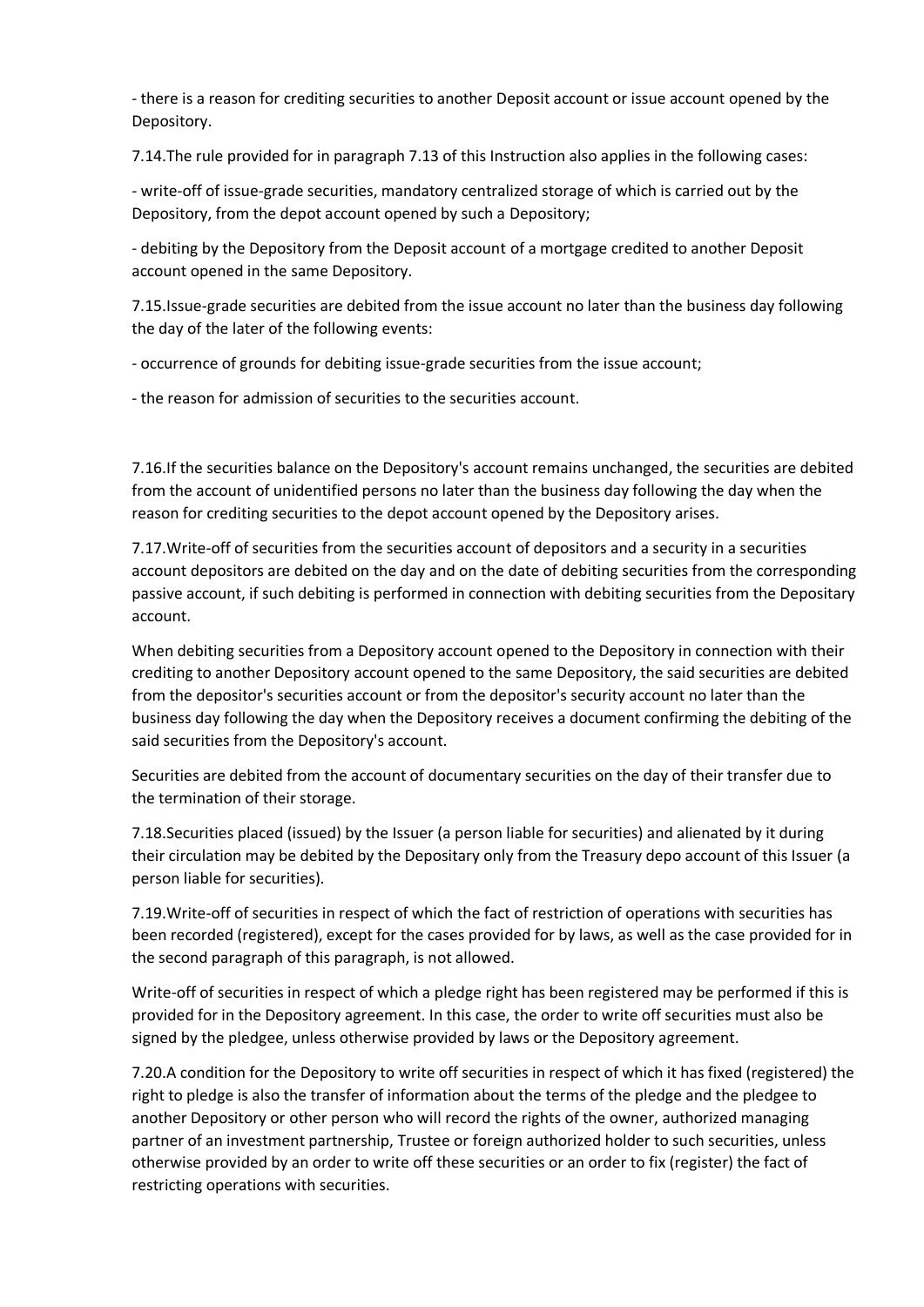7.21.It is not allowed to write-off from accounts of depot of investment units of mutual Fund for a registered person to complete (end) the formation of a mutual Fund.

7.22.Not allowed debiting securities accounts and crediting on the securities account of the investment units of mutual Fund from the date of making the list of persons entitled to receive compensation upon the termination of a mutual investment Fund, except for the write-off of investment units redemption of investment shares on the basis of applications filed before the date of occurrence of grounds for termination specified mutual Fund.

8. Operations for fixing the encumbrance of securities and (or) restricting the Disposal of securities

8.1. Recording of securities encumbrance and (or) restriction of securities disposal is carried out in accordance with the laws of the Kyrgyz Republic, the terms of securities issue or the Depository agreement by making a record on securities encumbrance and (or) a record on securities Disposal restriction on the depot account, including by making a receipt entry under the section of the depot account where the rights to encumbered securities or to securities whose Disposal is restricted are recorded.

8.2. the securities encumbrance is Recorded on the securities owner's depo account, the Trustee's depo account, or the depo account of a foreign authorized holder.

The restriction on the disposal of securities is fixed on the depot account, for which, in accordance with the laws, the corresponding restriction on the disposal of securities can be established.

If one of the conditions for encumbrance of securities is also a restriction on their disposal, simultaneously with the fixation of the encumbrance of securities on the depot account, the restriction on the disposal of these securities is fixed.

6.3. The record (s) on encumbrance of securities must include the following information:

- information that allows identification of securities with respect to which the encumbrance is established, and the number of such securities;

- method and conditions of encumbrance of securities;

- date and basis for fixing the encumbrance of securities.

8.3. changes in the terms of encumbrance of securities shall be Recorded in accordance with the Depository agreement by making an entry on the new terms of encumbrance in the record (s) on encumbrance of securities.

8.4. the Record (s) on the restriction of securities disposal must include the following information:

- information that allows identification of securities with respect to which the order restriction is set, and the number of such securities;

- description of restrictions on the disposal of securities (arrest, blocking or prohibiting operations with securities);

- the date and reason for fixing the restriction on the disposal of securities.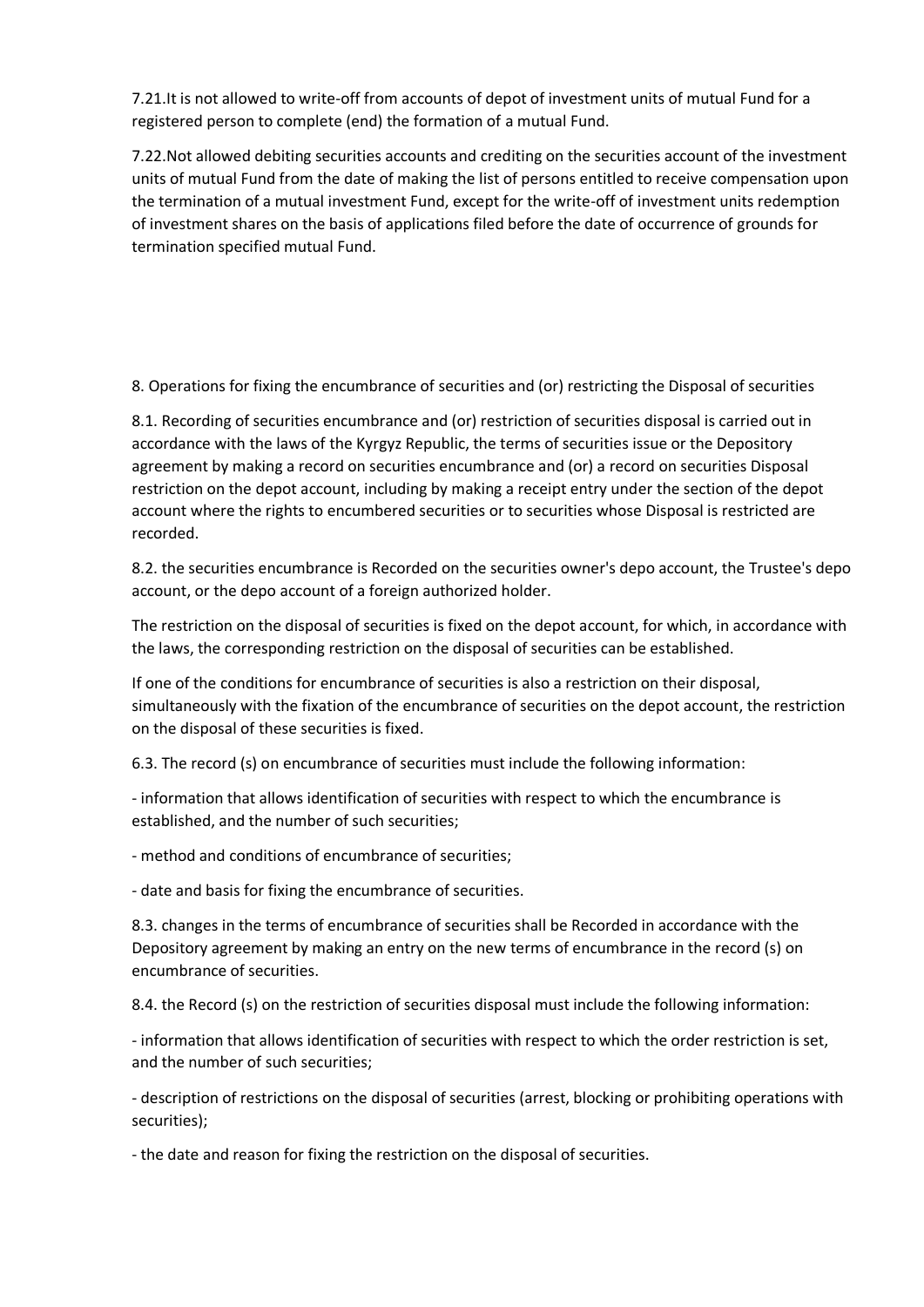9. Operations for fixing the termination of encumbrance of securities and (or) removing restrictions on the Disposal of securities

9.1. Registration of termination of encumbrance of securities and (or) removal of restrictions on the disposal of securities is carried out in accordance with the laws of the Kyrgyz Republic, the terms and conditions

issue of securities or a Depository agreement by making a record on the depot account of the termination of encumbrance of securities and (or) a record on the lifting of restrictions on the disposal of securities, including by making an expense record under the section of the depot account where the rights to encumbered securities or to securities whose disposal is restricted are recorded.

9.2. Fixing the termination of encumbrance of securities and (or) fixing the removal of restrictions on the disposal of securities is carried out on the same depot account that was used for fixing the encumbrance of securities and (or) fixing the restriction on the disposal of securities.

If one of the conditions of encumbrance of the securities was also limiting the disposition, simultaneously with fixing of the termination of encumbrance of securities for the custody account by fixing the lifting of the restriction of Disposal of securities, which was a condition of such encumbrance.

9.3. the Record (s) on termination of encumbrance of securities must include the following information:

F

- information that allows identification of securities in respect of which the encumbrance is terminated, and the number of such securities;

- information about the encumbrance of securities that is being terminated or an indication of such encumbrance;

- the date and reason for fixing the termination of encumbrance of securities.

9.4. the Entry (s) on the removal of the restriction on the Disposal of securities must include the following information:

information that allows identification of securities for which the order restriction is lifted, and the number of such securities;

the date and reason for fixing the removal of the restriction on the disposal of securities.

The removal of blocking of operations with securities redeemable in accordance with legislative acts, both international and Kyrgyz, is recorded on the basis of a document confirming the termination of blocking of operations with these securities on an open account (accounts) of the Depository.

9.5. If an encumbrance is recorded in respect of the securities to be repurchased, the termination of such encumbrance is recorded simultaneously with their debiting from the depot account.

Chapter 10. Suspension and resumption of transactions on the accounts of depot

10.1.in the event of reorganization of the Issuer (issuers), operations with equity securities of the reorganized Issuer (reorganized issuers) on depo accounts shall be suspended no later than the day following the day when the Depositary receives a notification on suspension of operations with equity securities of the reorganized Issuer (reorganized issuers) from the register holder (Depositary).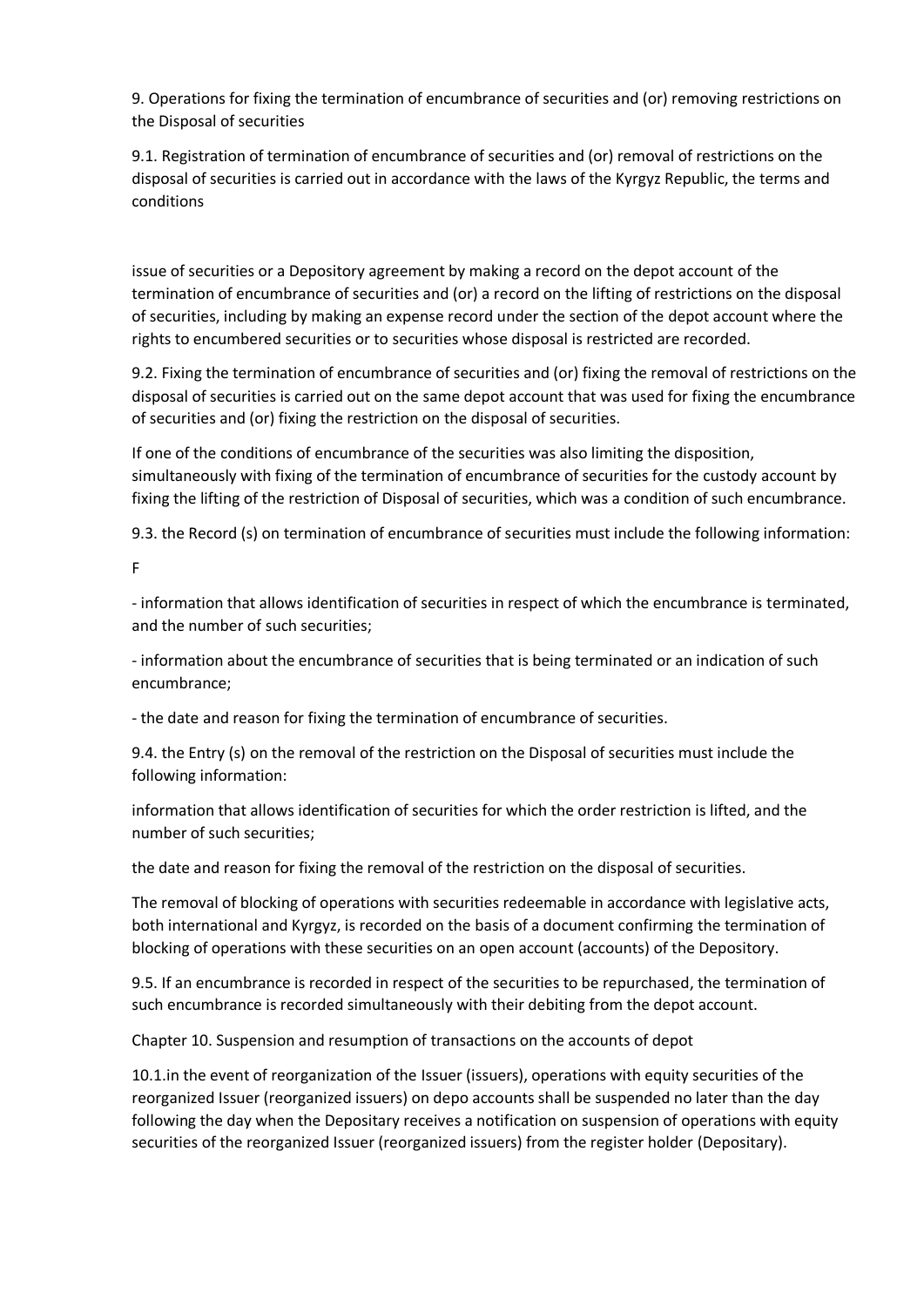10.1.1.in the event of reorganization of the Issuer (issuers), operations with equity securities of the reorganized Issuer (reorganized issuers) on depo accounts shall be resumed from the date following the date of receipt by the Depositary from the register holder (Depositary) of the notification on the resumption of operations with equity securities of the reorganized Issuer (reorganized issuers).

—

10.2.The Depositary, which opened a personal account or (securities account) of the nominee which are considered equity securities of the reorganized Issuer (the reorganized issuers) shall give to the persons for whom he opened a securities account holder and the securities account of a foreign nominal holder, which accounted for such securities, notices to suspend or resume operations with the said securities on the day of receipt of the relevant notification.

10.3. if the depositor's death certificate is submitted to the Depository, operations on the depo account of such a depositor are suspended until the transfer of ownership of the securities belonging to it by inheritance to other persons in accordance with the will or the law of the Kyrgyz Republic.

10.4.Since the suspension of operations of the Depository is not entitled to make operations of debiting and crediting of securities in respect of which the suspended transaction, with the exception of their write-off or transfer on the grounds stipulated by laws of the Kyrgyz Republic, and also in connection with the change of the balance of such securities account or (depo account) of the nominee.

10.5. These provisions of this Instruction do not apply to transactions with securities that are not subject to conversion in connection with the reorganization of their Issuer, as well as to cases of replacement of the bond Issuer during its reorganization.

10.6.operations on depo accounts are Suspended and resumed in other cases stipulated by international legal acts and laws of the Kyrgyz Republic, the Depository agreement or the terms of securities issue.

11. Operations with securities upon termination of the Depository agreement

11.1.In the event of termination of the Depositary agreement, except in the event of liquidation of the depositor - a legal entity, the Depositary, if required by the terms and conditions of Depository activities, the right to take actions on crediting of securities of that Deposit to the account was the last to open in the register of holders of the securities or on account of clients of nominal holder, open the Depositary performing mandatory centralized storage of securities of the depositor. The Depositary in accordance with the terms of Depositary activities shall notify the depositor of the cancellation of his securities account and provide the name of the Registrar (Depositary) which has opened a personal account (customer nominee), credited these securities, and the number of that account.

11.2. If there is a positive balance of securities on the owner's depo account opened to the liquidated depositor - legal entity, the Depository, if this is provided for by the terms of the Depository activity, has the right to perform actions aimed at crediting the specified securities to the account of unidentified persons opened respectively by the register holder or the Depository performing mandatory centralized storage of securities.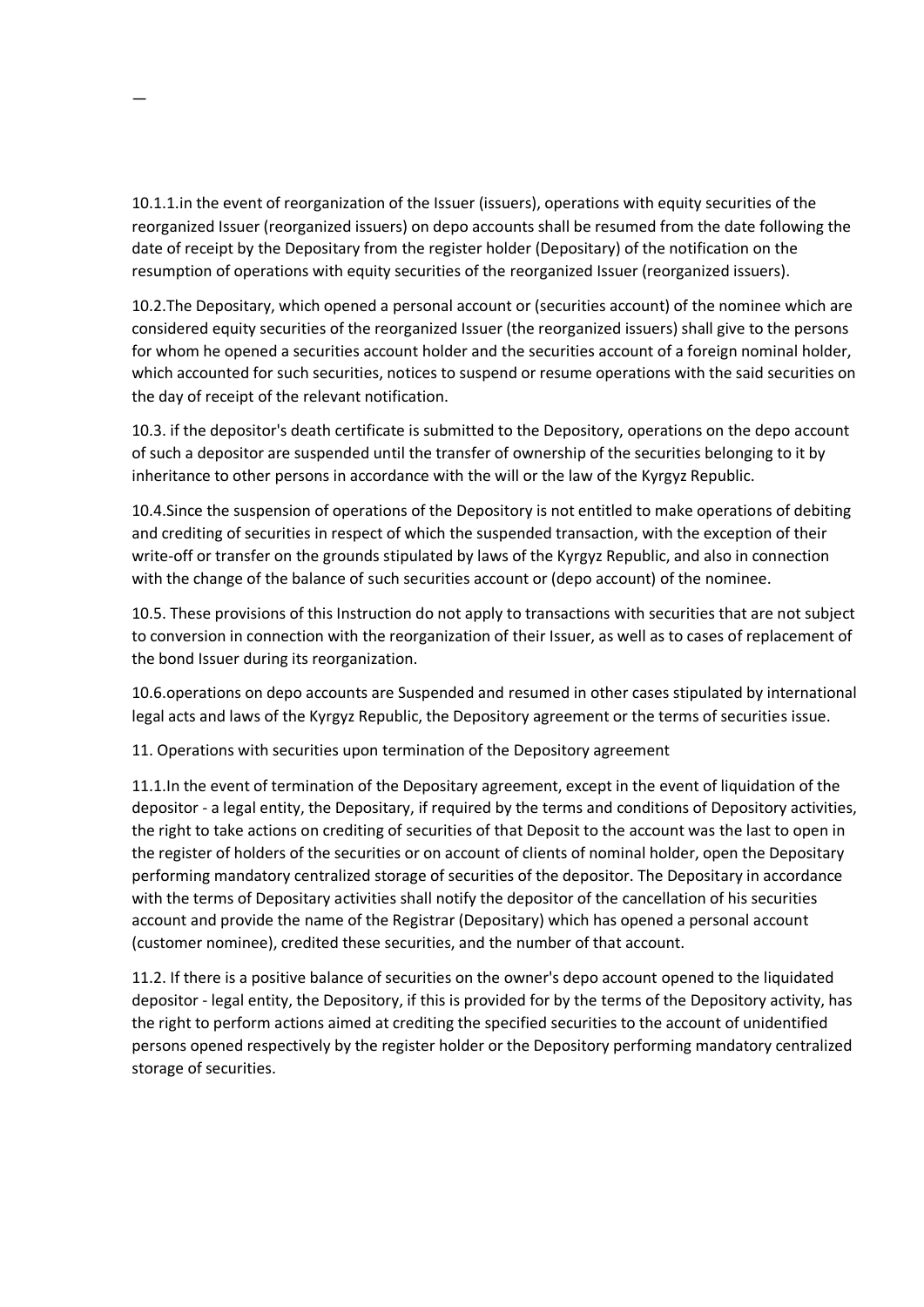### Chapter 12. Information operations

12.1. the Depositary shall submit to the depositor a report on the operation (operations) performed on the depo account opened by the depositor, no later than the business day following the day when the operation was performed on the corresponding depo account.

12.2. in cases of REPO operations, the report on the transaction for crediting securities to the depot account must contain an indication that the securities were credited to this depot account in connection with their return to the personal account or the depot account from which such securities were debited or securities that were converted into them.

12.3. the Depositary shall submit to the depositor, upon request, reports on operations on the depo accounts opened to the depositor and (or) statements on such depo accounts within the time period specified in the Depository agreement.

12.4. reports on operations on depo accounts and statements on depo accounts shall be submitted in the manner and (or) in the form specified in the Depository agreement.

12.5.Report on operations on the Deposit account and the account statement depot must contain the surname, name and patronymic (if any) of the depositor - natural persons or full corporate name and (or) the international Bank identifier code BIC SWIFT of the depositor - a legal entity, and other identifying information of the depositor and the securities account number on which the report is made to operations or statement.

12.6. information about pledged securities is provided on the basis of a request from the pledgee in accordance with the terms of the Depository agreement. The information that the pledgee's request must contain is determined by the terms of the Depository activity on the basis of the legislation of the Kyrgyz Republic and the Depository agreement.

12.7. the Depository has the right to provide the following information about pledged securities:

- The number of securities, the right of pledge for which is fixed on the depo accounts in favor of the pledgee, including the number of securities held in the previous (subsequent) pledge.

- Surname, name, patronymic (if any) of each pledgor - natural person, the full name of each mortgagor is a legal entity.

- The number of the pledger's depot account where the pledged securities are accounted for.

- Information that allows you to identify the pledged securities.

- Information identifying the features of the pledge agreement.

- Other professional information requested by the pledgee in respect of securities pledged in its favor.

12.8. information on pledged securities provided by the Depository must contain the date and time, confirmation of data, full name, address and telephone number of the Depository.

12.9. Information on pledged securities shall be provided by the Depositary no later than three business days after the date of receipt of the pledgee's request, unless another term is stipulated by the terms and conditions of Depository activity.